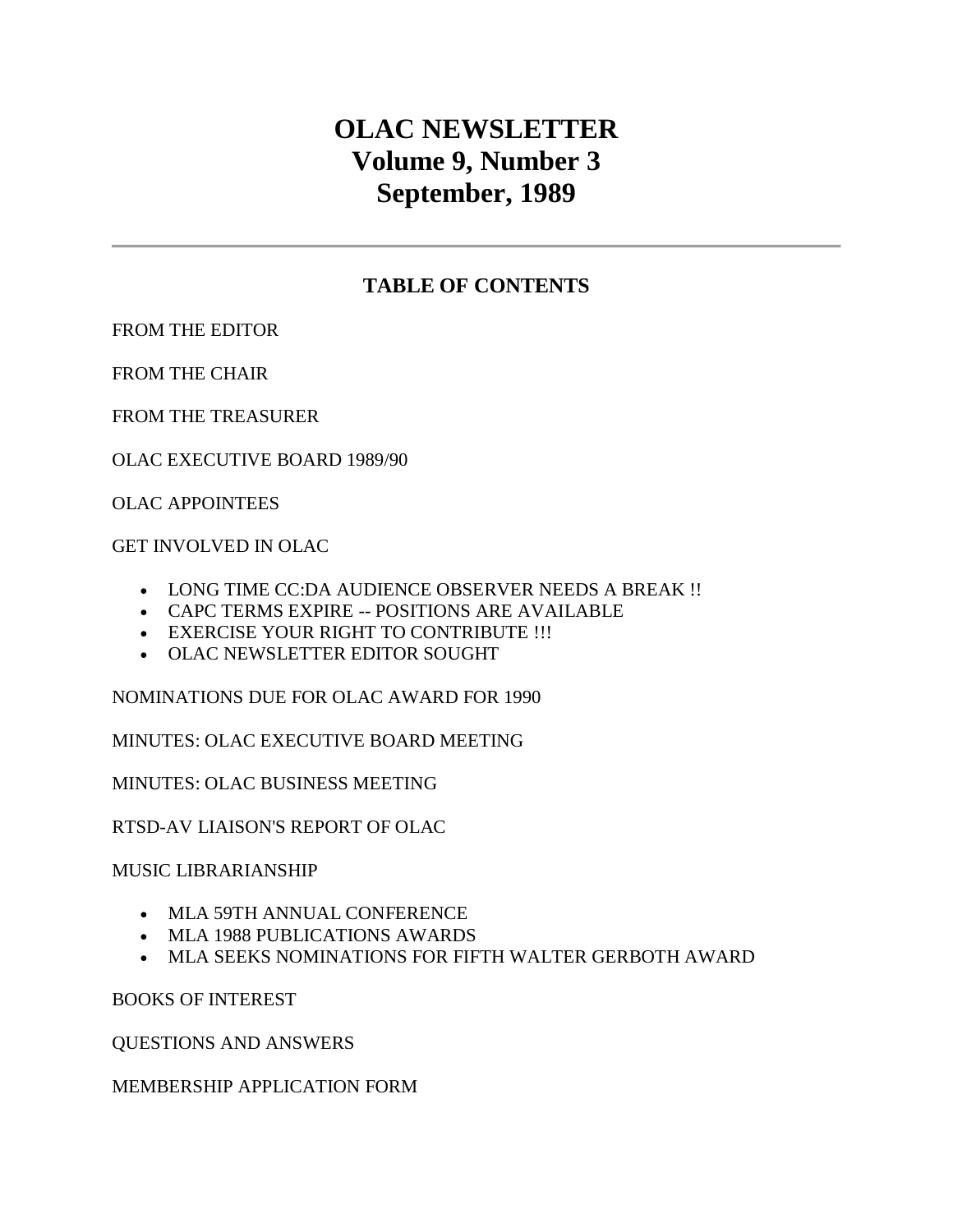# **FROM THE EDITOR Grace Agnew**

Verna Urbanski, the OLAC Chair, issues an eloquent plea in this issue for more membership involvement with OLAC. This involvement has become especially critical as OLAC approaches its first decade of existence--a "comfortable middle age" for an organization of this nature. Only you, the membership, can generate the energy and enthusiasm to keep OLAC on the cutting edge of audiovisual cataloging, as well as responsive to your needs and concerns.

I have a great personal interest in soliciting membership involvement in OLAC. This issue will be my next-to-last as editor of the *Newsletter.* I have found the position of *Newsletter* editor to be very demanding, but challenging and rewarding. I am eager to pass this responsibility on to someone who is ready for the professional growth and personal commitment that this position entails.

Elsewhere in the *Newsletter*, Glenn Patton, past chair of OLAC, has prepared an excellent description of this position. I urge anyone with an interest in writing and editing, as well as AV cataloging, to give the position serious consideration. For additional information on the job's responsibilities, feel free to call or write to me:

> Grace Agnew DeKalb County Public Library 3560 Kensington Rd. Decatur, GA 30032 (404) 294-6641

### **DEADLINE FOR THE [DECEMBER, 1989](http://ublib.buffalo.edu/libraries/units/cts/olac/newsletters/dec89.html) ISSUE: OCTOBER 27, 1989**

# **FROM THE CHAIR GET ON THE BANDWAGON Verna Urbanski**

OLAC's "nearly perpetual" cycle of elections begins again with this issue of the newsletter. Nominations are being sought for the offices of Vice-Chair/Chair-Elect and for Secretary. Those interested in contributing to the on-going vigor and health of the organization are asked to send a letter indicating interest by January 31, 1990 (details [elsewhere in this issue\)](http://ublib.buffalo.edu/libraries/units/cts/olac/newsletters/sept89.html#exercise). Nominations can also be made from the floor during the OLAC business session at ALA's Midwinter Meeting in Chicago. The slate of candidates will be published in the [March issue](http://ublib.buffalo.edu/libraries/units/cts/olac/newsletters/mar90.html#elections) of the newsletter with ballots due by the end of May.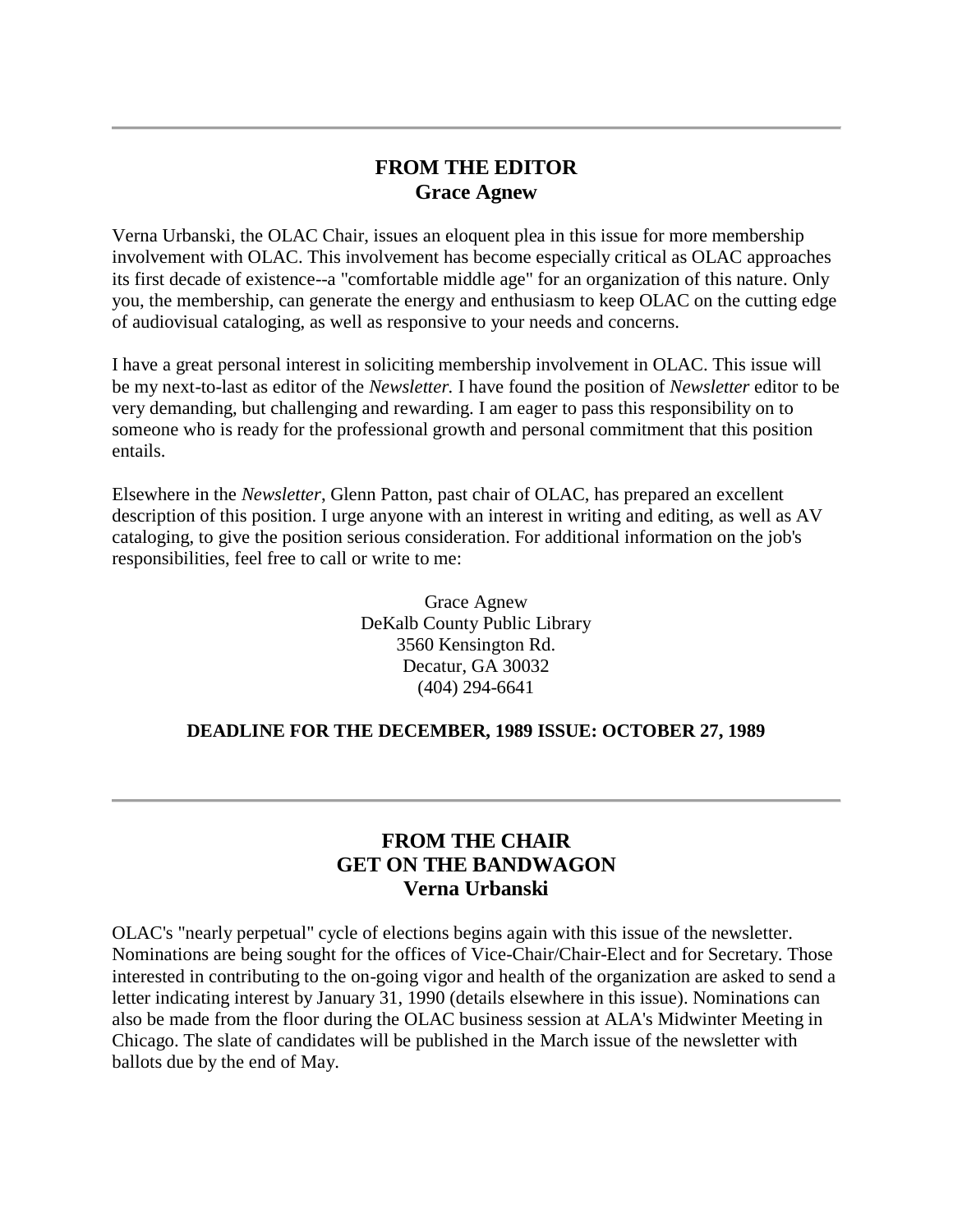For the past two years no challenge has been offered to the single member volunteering to run for each of the available offices. While this makes the job of ballot counting a snap, it would be rewarding to see interest expressed by some of you fantastic folks out there who are strong supporters of OLAC and its mission. Make this your year to be courageous and commit to maintaining the strength of this organization. We had such a wonderful turn out for the OLAC conference in Los Angeles, it reaffirmed to the Board that OLAC fills an important role in the working lives of hundreds and hundreds of librarians. To keep the organization vital it is essential to have "new blood" with new ideas and fresh perspectives. We old standbys have done a great job for the membership but infusions of committed, renewing energy are always necessary to the successful development of plans, programs and agendas.

Please take the time to consider -- Is it time to be an officer in OLAC? Is it time to volunteer to help on planning a conference? Is it time to give a presentation at an OLAC conference? To share unique insights? To give of your special expertise? Is it time to send Verna that question OCLC answered so it can be included in the Q&A column and shared with a wide audience? Is it time to send her a question you need an answer to? (Paid political announcement!!!) Is it time to apply for an open seat on CAPC? Is it time to attend an OLAC meeting during conference, get to know people and get involved?

These are all ways to support OLAC after you send in your membership check. If each member does a little the biggest and best gets done. OLAC has without exception been notable for its excellent leaders. Be part of the continuing tradition. Get on the bandwagon!!!!!

### **FROM THE TREASURER Cathy Leonardi**

| Reporting Period:<br>April 10, 1989 through June 27, 1989 |                   |
|-----------------------------------------------------------|-------------------|
| Account Balance April 10, 1989                            | \$5,17636         |
| <b>INCOME</b>                                             |                   |
| Interest                                                  | 58.67             |
| Memberships                                               | 402.00            |
|                                                           | . - - - - - - - . |
| TOTAL INCOME                                              | 460.67            |
| <b>TOTAL</b>                                              | \$5,437.03        |
| <b>EXPENSES</b>                                           |                   |
| Newsletter v.9, no.2 (advance)                            | 800.00            |
| Index & stationery (remainder)                            | 180.97            |
| OLAC Fall 1988 conference                                 | 456.56            |
| ALA Dallas Board stipends                                 | 300.00            |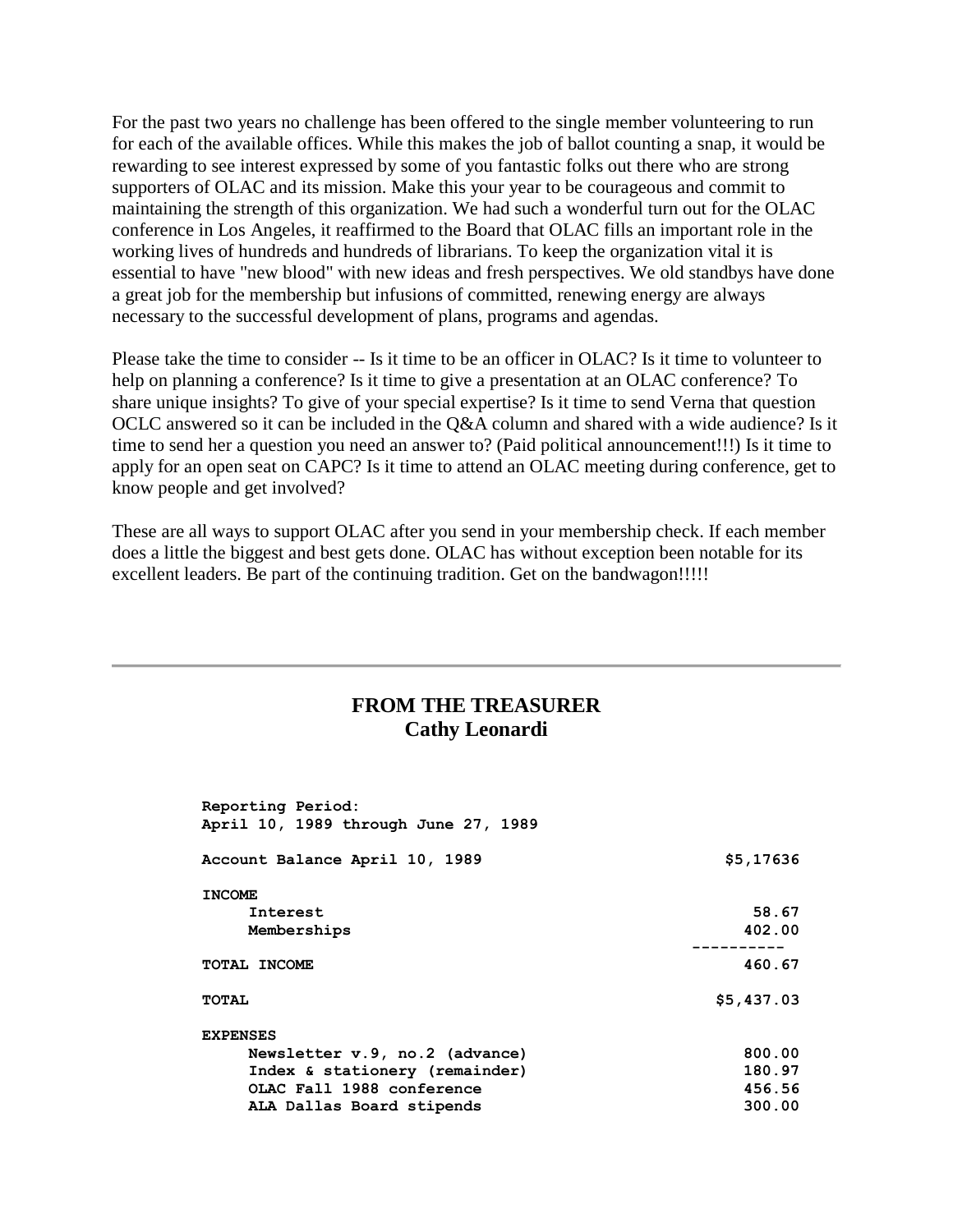| ALA Dallas dinner               | 74.96      |
|---------------------------------|------------|
| Treasurer postage               | 11.11      |
|                                 |            |
| <b>TOTAL EXPENSES</b>           | 1,823.60   |
| Account balance June 27, 1989   | \$3,813.43 |
| $CD$ at $8.8$ % matures $11-89$ | 6,000,00   |
| TOTAL OLAC ASSETS               | \$9,813.43 |
| Current membership: 637         |            |

### **ONLINE AUDIOVISUAL CATALOGERS EXECUTIVE BOARD 1989/90**

The following addresses are provided annually for your information, to facilitate your involvement with OLAC and to assist you in getting answers to questions or concerns about OLAC or audiovisual cataloging.

# **CHAIR: VERNA URBANSKI**

Carpenter Library University of North Florida P.O. Box 17605 Jacksonville, FL 32245-7605 904-646-2550

#### **VICE CHAIR/CHAIR ELECT: DORIAN MARTYN**

Corporate Technical Library The Upjohn Company Kalamazoo, MI 49001 616-385-7198

# **TREASURER:**

### **CATHERINE LEONARDI**

3604 Suffolk Durham, NC 27707 919-489-1737

# **SECRETARY:**

**ELLEN HINES** Arlington Hts. Mem. Library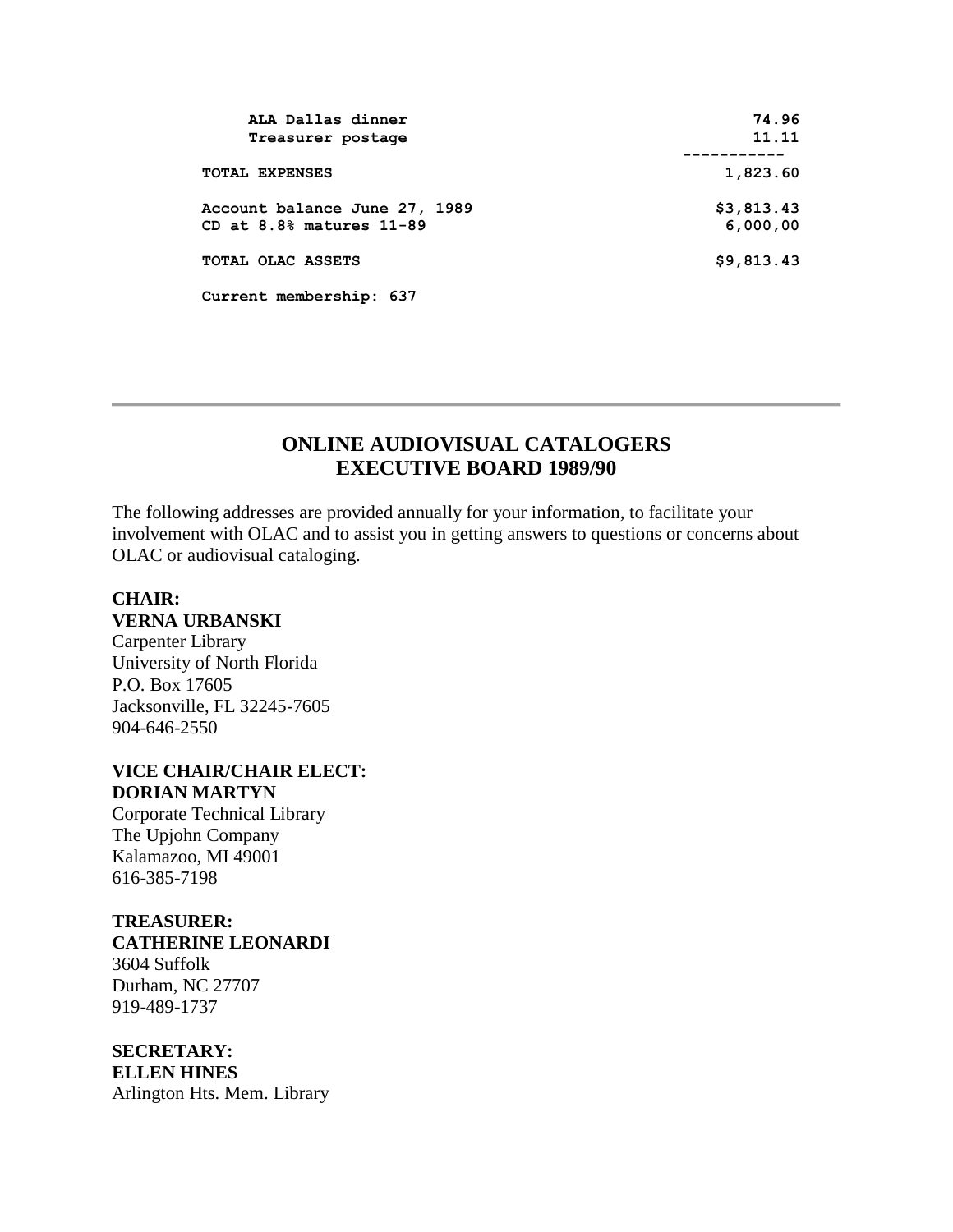500 N. Dunton Arlington Hts., IL 60004 312-392-0100

#### **NEWSLETTER EDITOR: GRACE AGNEW**

1903 Edinburgh Terrace Atlanta, GA 30307 404-294-6641 (W) 404-320-1520 (H) 404-299-6030 (FAX)

#### **IMMEDIATE PAST CHAIR: GLENN PATTON**

OCLC 6565 Frantz Road Dublin, OH 43017 800-848-5878 614-764-6096 (FAX)

#### **CAPC CHAIR: SHARON ALMQUIST**

Media Library P.O. Box 12898 University of North Texas Denton, TX 76203-2898 817-565-2486

#### **OLAC APPOINTEES**

# **MARILYN CRAIG**

#### **CC:DA Audience Observer 1989-1991**

Bibliographic Control Dept. Univ. of Houston Libraries 4800 Calhoun Blvd. Houston, TX 77004 713-749-4762 (work) 713-426-3196 (home)

#### **SHEILA SMYTH RTSD AV Liaison 1989-1991** Nazareth College of Rochester Library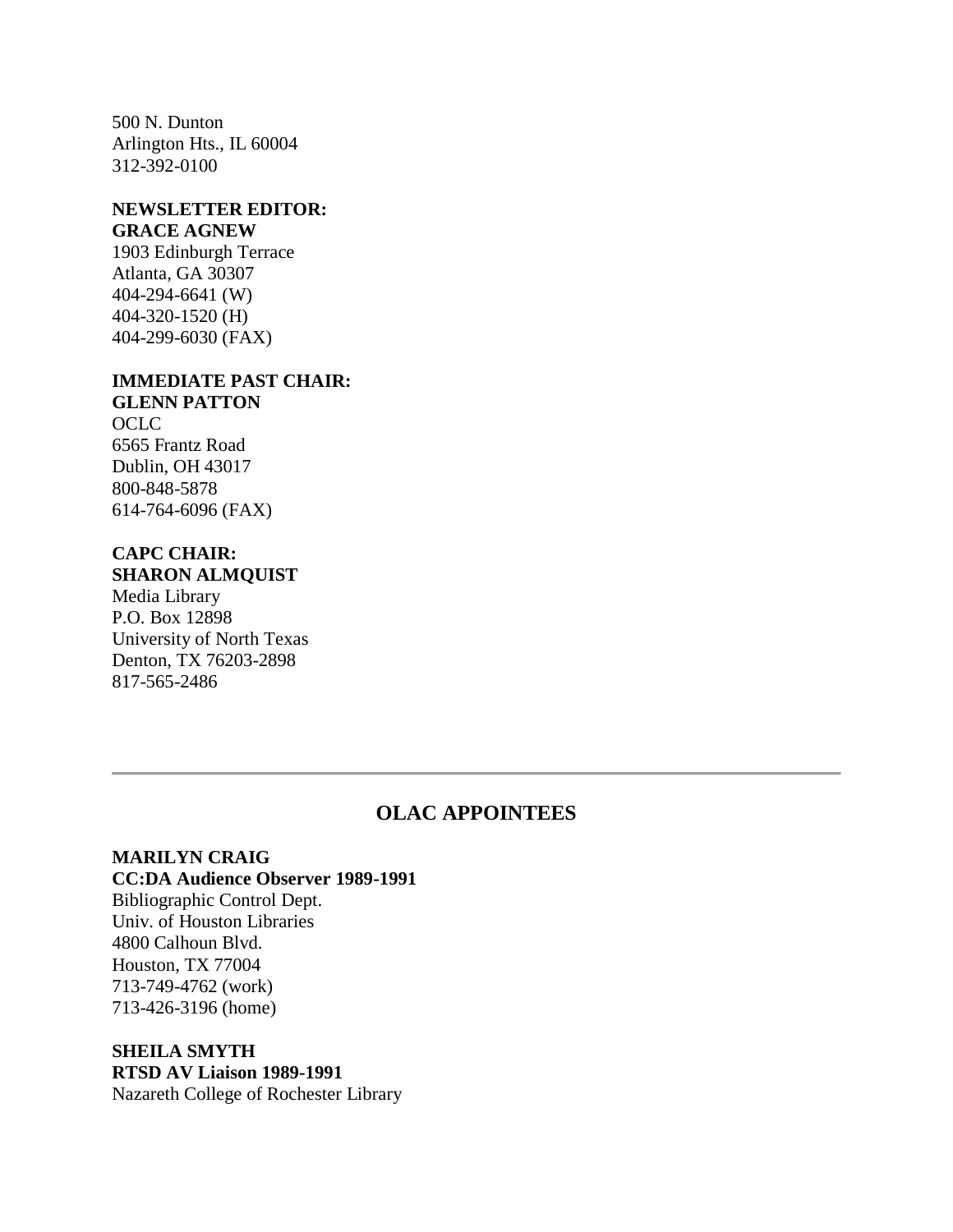P.O. Box 3906 Rochester, NY 14610-0996 716-586-2525

**NANCY OLSON MARBI Liaison 1989-1991** 642 South Hunt Street Lake Crystal, MN 56055 507-726-2985 (home) 507-389-6201 Ext. 5952 (home)

**LOWELL ASHLEY M(usic) OUG Liaison 1989-1991** Route 8, Box 27 Christiansburg, VA 24073

### **GET INVOLVED IN OLAC**

#### **LONG TIME CC:DA AUDIENCE OBSERVER NEEDS A BREAK ! !**

Marilyn Craig, long time audience observer at CC:DA (Committee on Cataloging: Description and Access) meetings on behalf of OLAC, has run into scheduling conflicts due to other committee assignments. As some of you may remember, OLAC lost the right to send an official liaison from OLAC to CC:DA a few years ago. Since that time Marilyn has attended CC:DA meetings for us and reported to OLAC on topics of interest to AV catalogers. If there is an OLAC member who would like to take over this role as audience observer for OLAC beginning at Midwinter would you please contact immediate past Chair of OLAC Glenn Patton to express your interest:

Glenn Patton OCLC. 6565 Frantz Rd. Dublin, OH 43017

> **CATALOGING POLICY COMMITTEE TERMS EXPIRE---POSITIONS ARE AVAILABLE**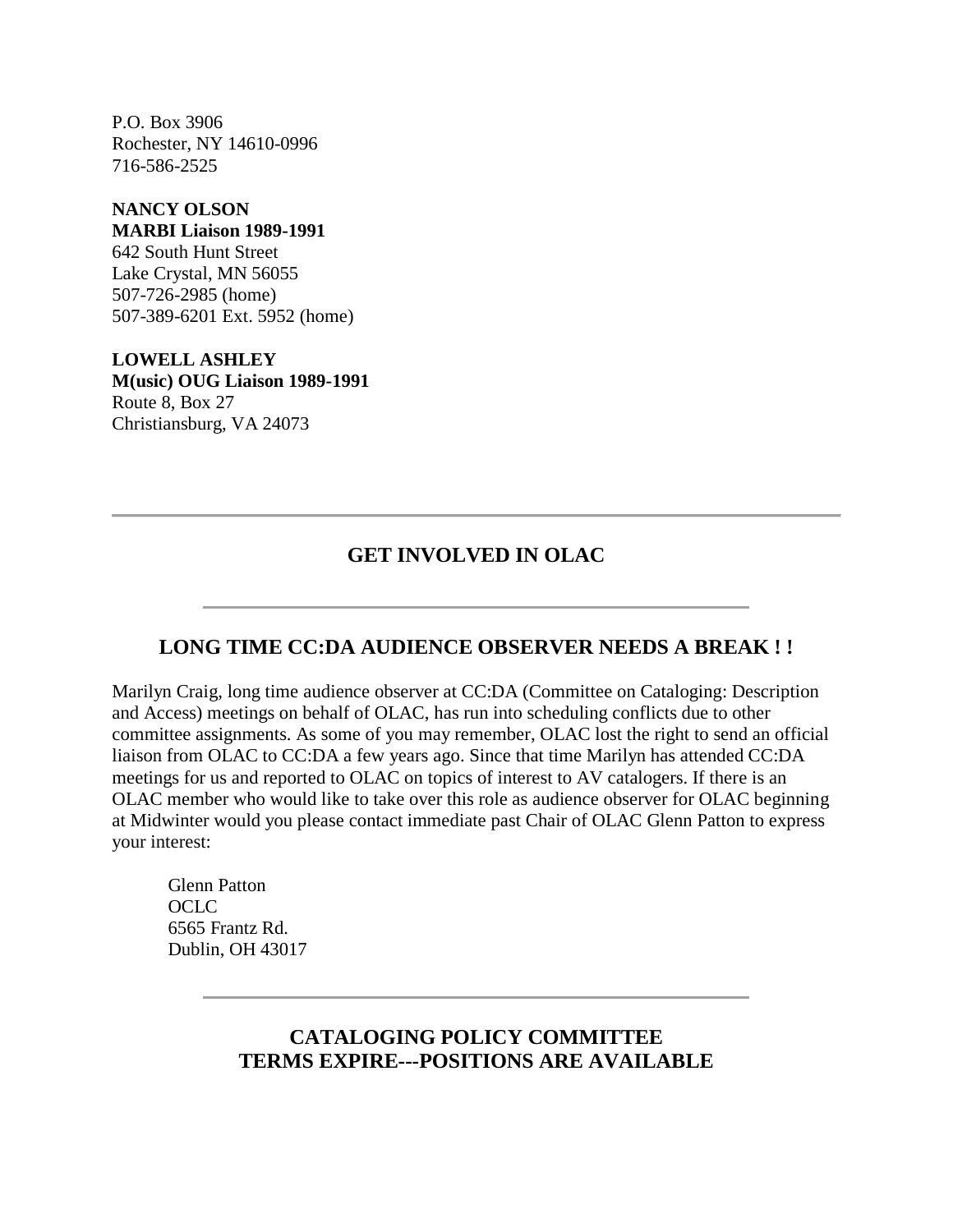The Executive Board of OLAC is looking for a few good catalogers for upcoming openings on the Cataloging Policy Committee of Online Audiovisual Catalogers. CAPC represents the "concerns of audiovisual catalogers in matters relating to the formation, interpretation, and implementation of national and international cataloging standards and related matters." Members serve a two-year term.

Qualified candidates should have three years of current experience cataloging AV materials or equivalent experience. Additionally, candidates should interact regularly with online cataloging systems or have demonstrable knowledge of such systems. Most CAPC business is conducted during ALA midwinter meetings and annual conferences. Candidates for appointment to CAPC must be willing to commit time and funds as necessary to attend these meetings.

Appointments are made by the Chair of OLAC, following consultation and review of applications by the current Executive Board and the current Chair of CAPC. New members will be appointed at the January Executive Board meeting and notified immediately by the Chair of OLAC. Newly appointed members will receive all CAPC mailings from that point forward. New CAPC members, while not voting members until their term takes effect following the ALA annual conference, should expect to attend the ALA annual CAPC meeting and may volunteer for, or be assigned, projects for the following six-month period.

If you are a member of OLAC and are interested in serving on CAPC, submit a recent resume and a cover letter which addresses your qualifications. Send applications to Sharon Almquist, the current chair of CAPC:

Sharon Almquist PO Box 5188 North Texas State University Denton, TX 76203-5188

Remember, a seat on CAPC assures you of involvement in the cutting edge of AV cataloging. CAPC members not only catalog or supervise the cataloging of AV daily, they are often the best informed AV people around. Working on CAPC affords a rare opportunity to be part of the process that shapes the future of AV cataloging. If CAPC isn't doing it, they usually know who is!

# **EXERCISE YOUR RIGHT TO CONTRIBUTE !!!!**

When you sent in your membership form to join OLAC, you purchased more than membership, more than the *OLAC NEWSLETTER*, more than the right to attend fabulous meetings and programs. You bought out-right the privilege of contributing your time and talents to running the organization. And here is a fresh opportunity. Nominations are being sought for the offices of Vice-Chair/Chair-Elect of OLAC and for OLAC Secretary. Those interested in learning about the organization from the inside are asked to send a letter indicating which office they would like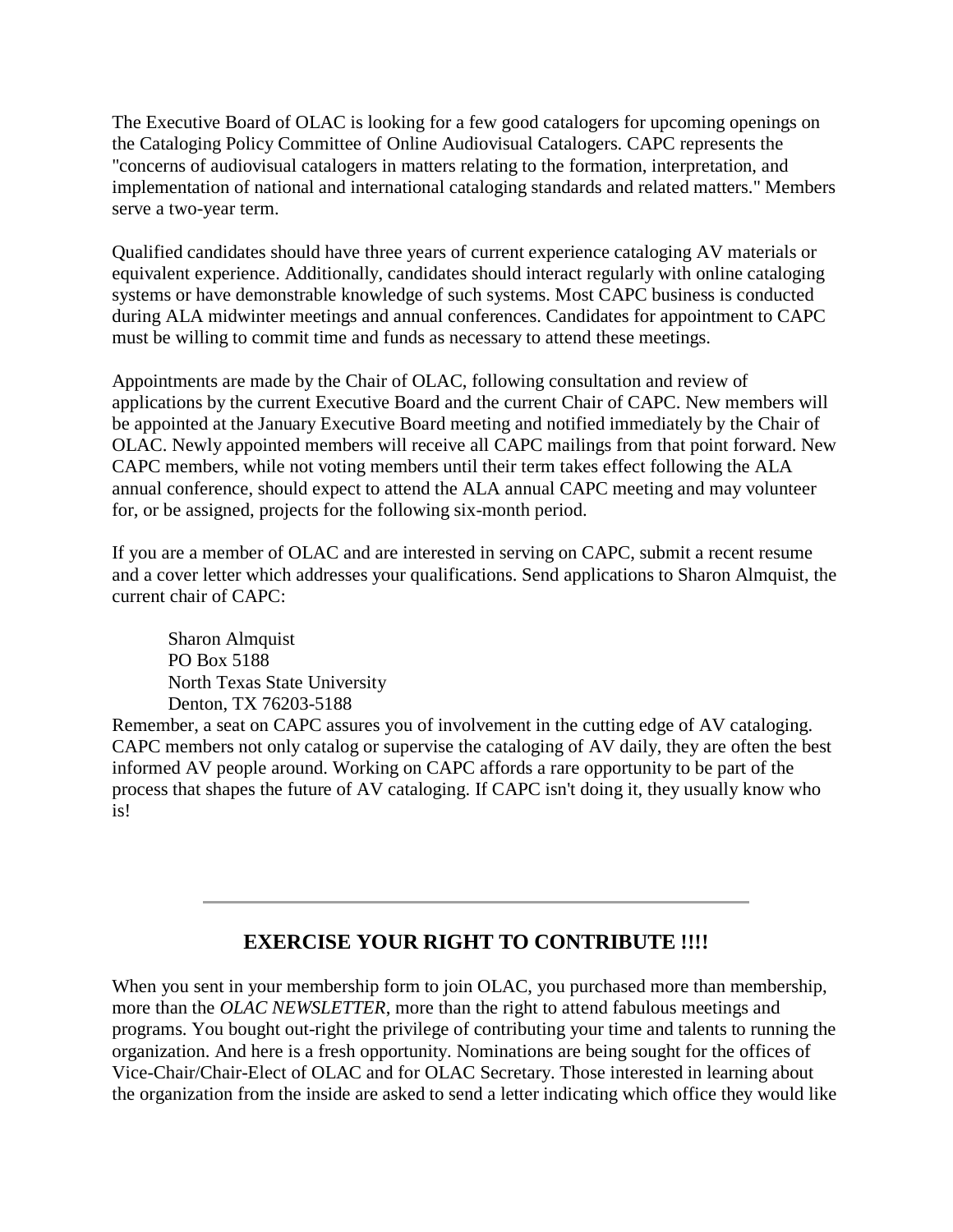to run for. Nominations will be accepted from the floor during the OLAC business session at ALA's Midwinter Meeting in Chicago.

A Vice-Chair/Chair-Elect is elected annually and serves a one-year term as Vice- Chair, followed by one year as Chair and then a year as immediate past Chair. S/he performs all duties delegated by the Chair and presides at meetings when the Chair cannot attend. The Vice-Chair/Chair-Elect must attend all business meetings while in office or provide a suitable substitute at least two weeks before the meeting takes place.

The Secretary serves a two-year term, the election to be held in years alternating with that of the office of Treasurer. The next Secretary will serve from summer 1990 to summer 1992. The Secretary attends all business meetings and must meet the same attendance requirements as the Vice-Chair/Chair-Elect. The Secretary is responsible for preparation of official minutes of all business, Board and/or special meetings of OLAC, to be published in a timely manner in the *OLAC NEWSLETTER* as well as reported as needed at the semi-annual OLAC business meetings. The Secretary also handles any official OLAC correspondence at the direction of the Chair or the Executive Board.

Members of the Executive Board receive a \$100 stipend for attending OLAC business meetings during ALA conferences. If you wish to volunteer for either position, please submit a brief description of your qualifications and professional activities to be printed with the ballot. Submit this information by:

#### **<<<<<<<< JANUARY 31, 1990 >>>>>>>>**

If someone nominates you, the Chair of the Nominating Committee, J. O. Wallace, will contact you to see if you are willing to serve and to get your brief resume and campaign statement.

Send your letters of interest to:

J.O. Wallace Chair, OLAC Nominating Committee PO Box 13401 San Antonio, TX 78213

# **OLAC NEWSLETTER EDITOR SOUGHT**

The OLAC Executive Board is seeking applicants for the position of Newsletter Editor. The new editor will assume the responsibility for the *Newsletter* , beginning with the first issue of Volume 10 (March 1990).

The Editor of the *OLAC Newsletter* is responsible for maintaining the quality of, and seeing to the overall organization and production of, the newsletter. S/he sets the publication and submission deadlines for staff editors (News and Articles Editor, Book Review Editor,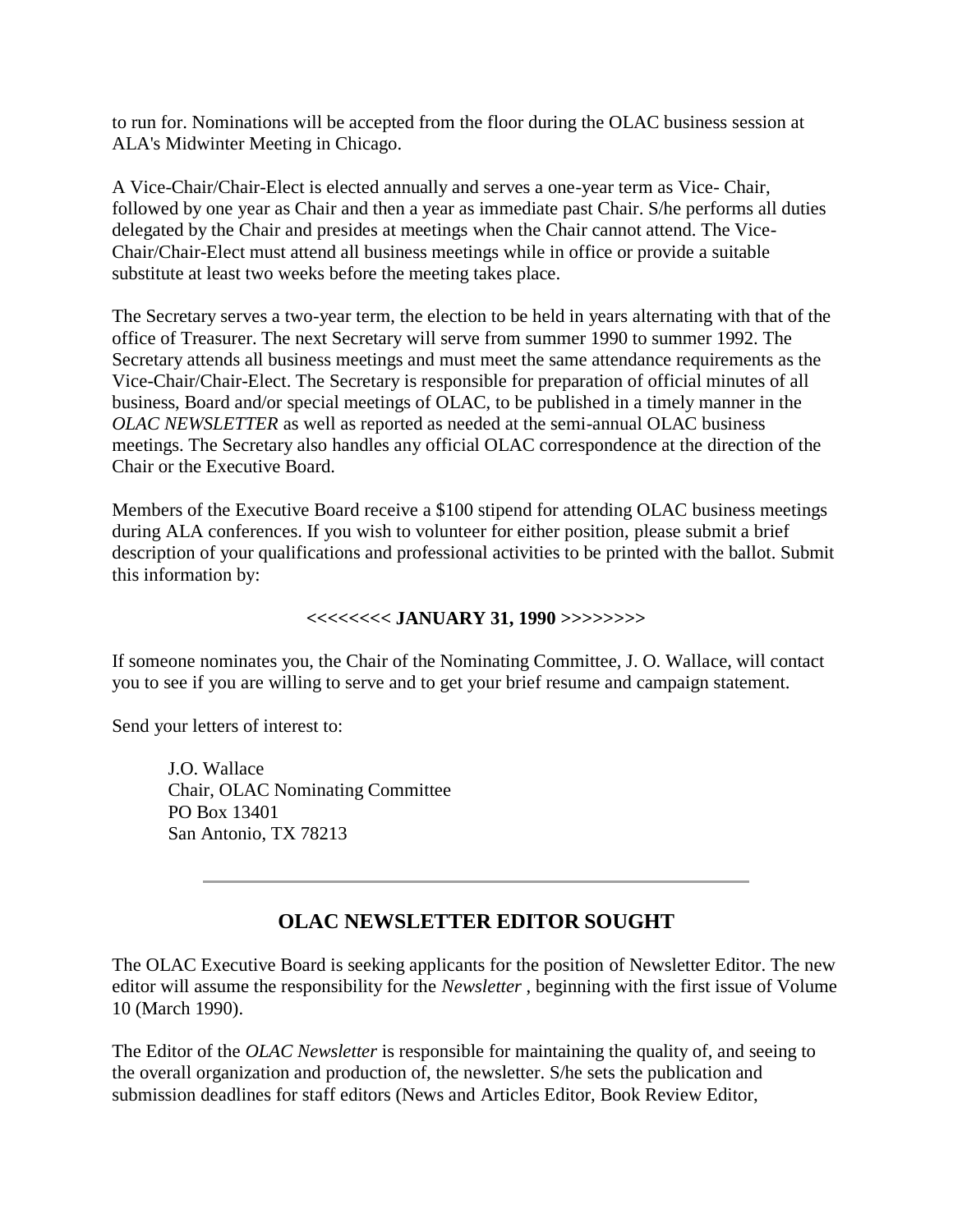Conference Reports Editor, and Questions & Answers Editor), insures that those editors deliver submissions following an agreed upon and disseminated set of deadlines, reviews and edits the final submissions and determines the article sequence and layout.

S/he also is responsible for the actual process of publication and distribution of the newsletter, including input of text, editing and proofreading, selection of a printer, assembly, and mailing. The Editor acts and speaks for the newsletter staff when giving reports and summarizing activities.

The successful candidate for the position of Editor will have demonstrated skills as a writer/editor. S/he will have demonstrated ability to deal tactfully with others. The candidate needs to have access to telephone service for long distance calling and to be able to attend ALA Midwinter and Annual meetings and OLAC conferences for the purpose of serving on the Executive Board of OLAC and keeping members and the Board informed regarding the operation of the *Newsletter.* Access to an IBM (or compatible) PC is essential, as is knowledge of PC-based word processing. Familiarity with production techniques is desirable.

The newsletter editor receives a \$300 stipend for each newsletter produced, as well as a \$100 stipend per conference for attending ALA Annual and Midwinter Conferences.

OLAC members wishing to be considered for the position should write to the OLAC Past Chair (Glenn Patton, OCLC, 6565 Frantz Road, Dublin OH 43017). Please submit a letter indicating your interest and abilities, a complete resume and recent samples of your writing.

The deadline for submitting applications is **November 3, 1989.** Applications will be circulated to the Executive Board of OLAC.

If you have questions, please contact the OLAC Past Chair (Glenn Patton, 634-764-6371) or the current editor (Grace Agnew, 404-294-6641).

# **NOMINATIONS DUE FOR OLAC AWARD FOR 1990**

Glenn Patton, immediate past chair of OLAC, chairs the important OLAC Award Committee. This annual award honors a librarian who has made significant contributions to the advancement and understanding of audiovisual cataloging. The committee will select a recipient based on nominations received, subject to approval by the Executive Board at the Midwinter meeting.

Eligibility for nomination is as follows:

1. Nominees may be OLAC members, but membership in the organization is not a requirement.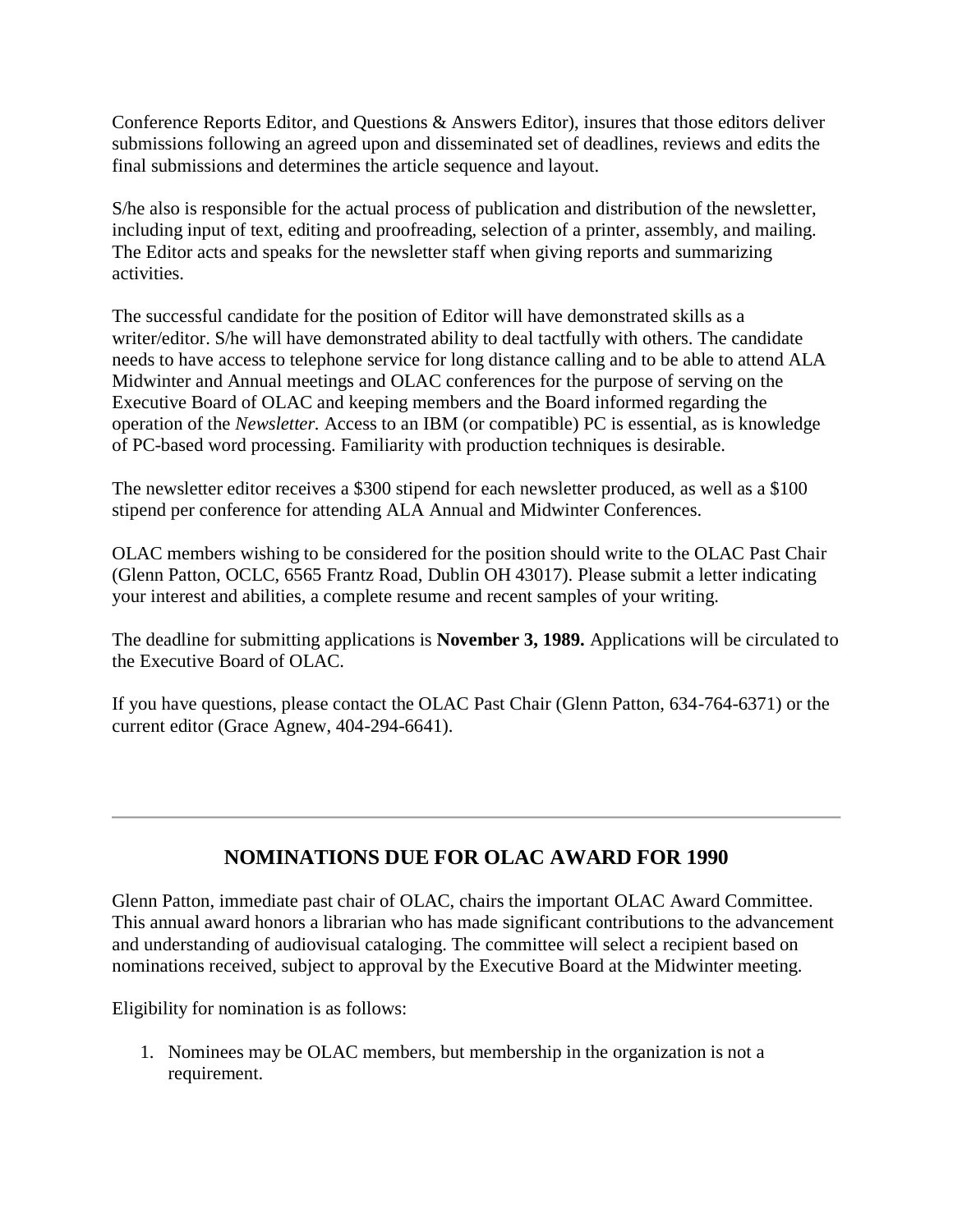- 2. The nomination must be accompanied by a statement that provides supporting evidence for the nominee's qualifications.
- 3. The nominations and statement(s) must be postmarked no later than November 15, 1989, and must be received by the Award Committee chair no later than December 1, 1989.
- 4. Nominees shall have made contributions to audiovisual cataloging by:
	- 1. Furthering the goals of standardization of AV and/or computer file cataloging, including MARC coding and tagging;
	- 2. Interpreting AV and/or computer file cataloging rules and developing policies on organization for these materials on the national and/or international levels;
	- 3. Promoting the understanding of AV and/or computer file cataloging, coding and data exchange by professionals unfamiliar with these materials and processes.

The award recipient will receive an engraved plaque containing an inscription recognizing her or his special contributions to the field.

Send all nominations, by November 15, 1989, to:

GLENN PATTON OCLC. 6565 Frantz Road Dublin, OH 43017

# **MINUTES OLAC EXECUTIVE BOARD MEETING June 25, 1989 Dallas, Texas**

The Board meeting was called to order at 8:05 PM by Glenn Patton. Other Board members present were Catherine Leonardi, Ellen Hines, and J.O. Wallace. Guests present were Anne Moore, Bo-Gay Tong, Sheila Smyth, Sharon Almquist, Dorian Martyn, Bobby Ferguson, and Laurel Jizba. The [minutes](http://ublib.buffalo.edu/libraries/units/cts/olac/newsletters/mar89.html#board) of the previous meeting were approved as written.

#### 1. **Treasurer's report -- Catherine Leonardi**

Cathy reviewed OLAC's current financial status and the results of our California Conference. For details, please see Cathy's semiannual treasurer's statement.

#### 2. **Newsletter report -- Glenn Patton for Grace Agnew**

Glenn announced that the newsletter deadline is July 28, 1989. (Anyone submitting material to Grace could do so via a WordPerfect floppy disk to help speed the editing process.)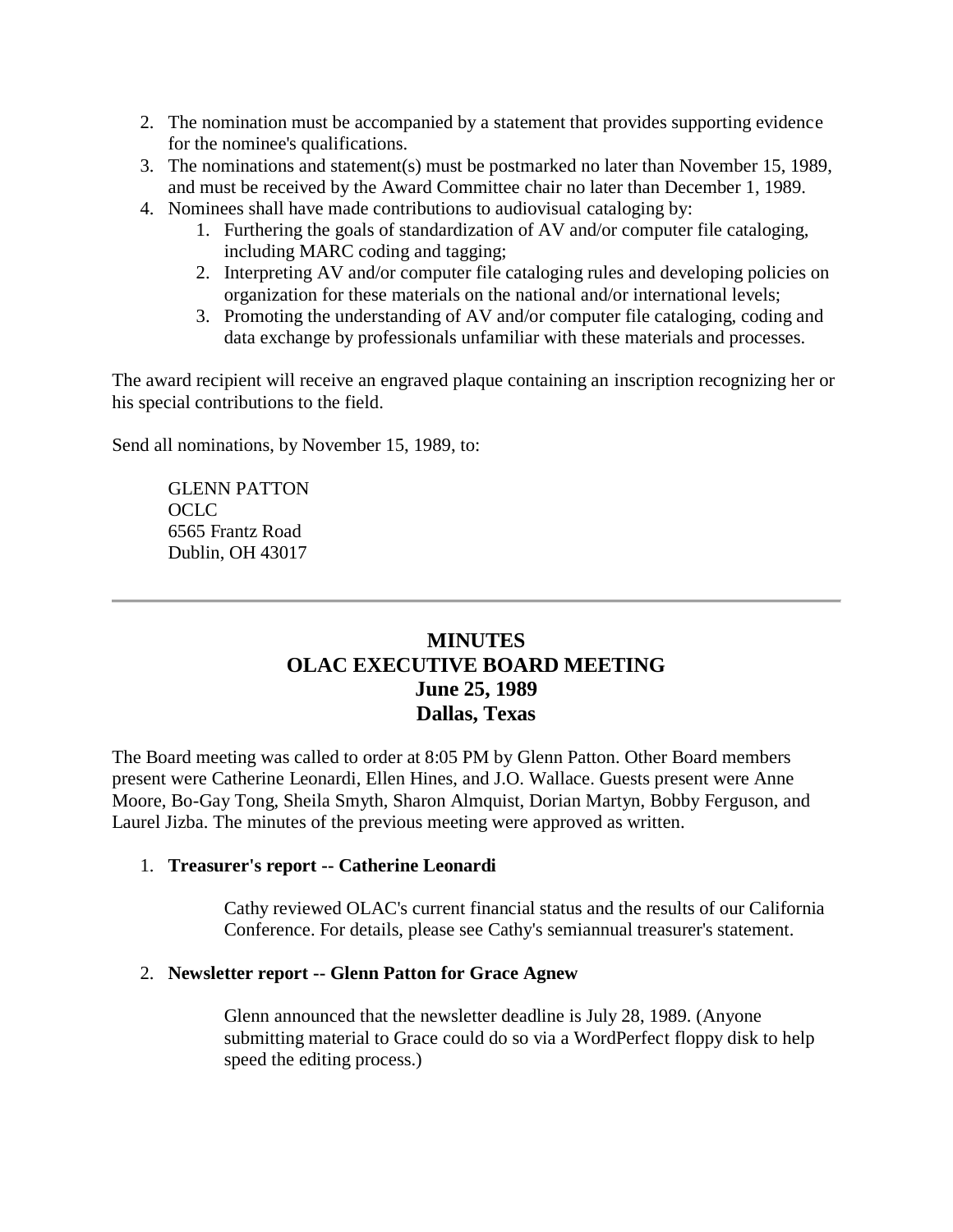Grace's imminent departure from the position of Newsletter Editor was discussed again. Glenn mentioned that some "interest" had been expressed in the opening after Saturday's OLAC Business meeting, but no firm commitments were given. The [ad for this upcoming vacancy](http://ublib.buffalo.edu/libraries/units/cts/olac/newsletters/sept89.html#editor_needed) will be re-run in the next issue of the newsletter, in the hopes of allowing the new editor to work directly with Grace on at least one issue. Glenn said that depending on how this situation is (or is not) resolved, the Board may need to meet via a conference call this Fall to discuss our options.

#### 3. **Nominating Committee -- Glenn Patton**

The Nominating Committee for this year will be chaired by J.O. Wallace and Cathy Leonardi will assist as vice-chair. The positions which need nominations are vice-chair/chair-elect and secretary, and their [ads](http://ublib.buffalo.edu/libraries/units/cts/olac/newsletters/sept89.html#exercise) should appear in the next newsletter.

#### 4. **Awards Committee -- J.O. Wallace**

No 1989 OLAC award was presented this year. Glenn Patton is the new chair of this committee and will seek the assistance of an OLAC member in the Columbus, Ohio area, information about this [committee's activities](http://ublib.buffalo.edu/libraries/units/cts/olac/newsletters/sept89.html#award) (nominating process, etc.) will appear in the next newsletter.

#### 5. **Appointments**

Sharon Almquist was welcomed as the new chair of CAPC, and Dorian Martyn was thanked for her years of CAPC leadership. Thanks are also extended to all those OLAC members whose CAPC terms ended in Dallas ... all your efforts were much appreciated.

Beginning at January's Midwinter meeting in Chicago, Nancy Olson will he OLAC's MARBI representative, replacing Ben Tucker.

Marilyn Craig is interested in giving up her position as CC:DA observer. No definite resignation date has yet been given, but we will be placing an [ad for the](http://ublib.buffalo.edu/libraries/units/cts/olac/newsletters/sept89.html#ccda)  [position](http://ublib.buffalo.edu/libraries/units/cts/olac/newsletters/sept89.html#ccda) in the next newsletter. A replacement should be named at Midwinter.

Glenn mentioned some discussions he had been having with Sheila Intner (Chair of CCS) on the subject of OLAC asking CCS for a return to liaison status with respect to CC:DA. However, some concern was expressed as to how this request might affect our current relationship with the RTSD AV committee. Much discussion ensued on the pros and cons of liaison vs. observer status, but in the end the Board decided not to pursue a change in our current status.

Glenn also said that since Dick Thaxter would no longer be OLAC's LC rep, he would be talking with Verna about writing to the Chief of LC's Special Materials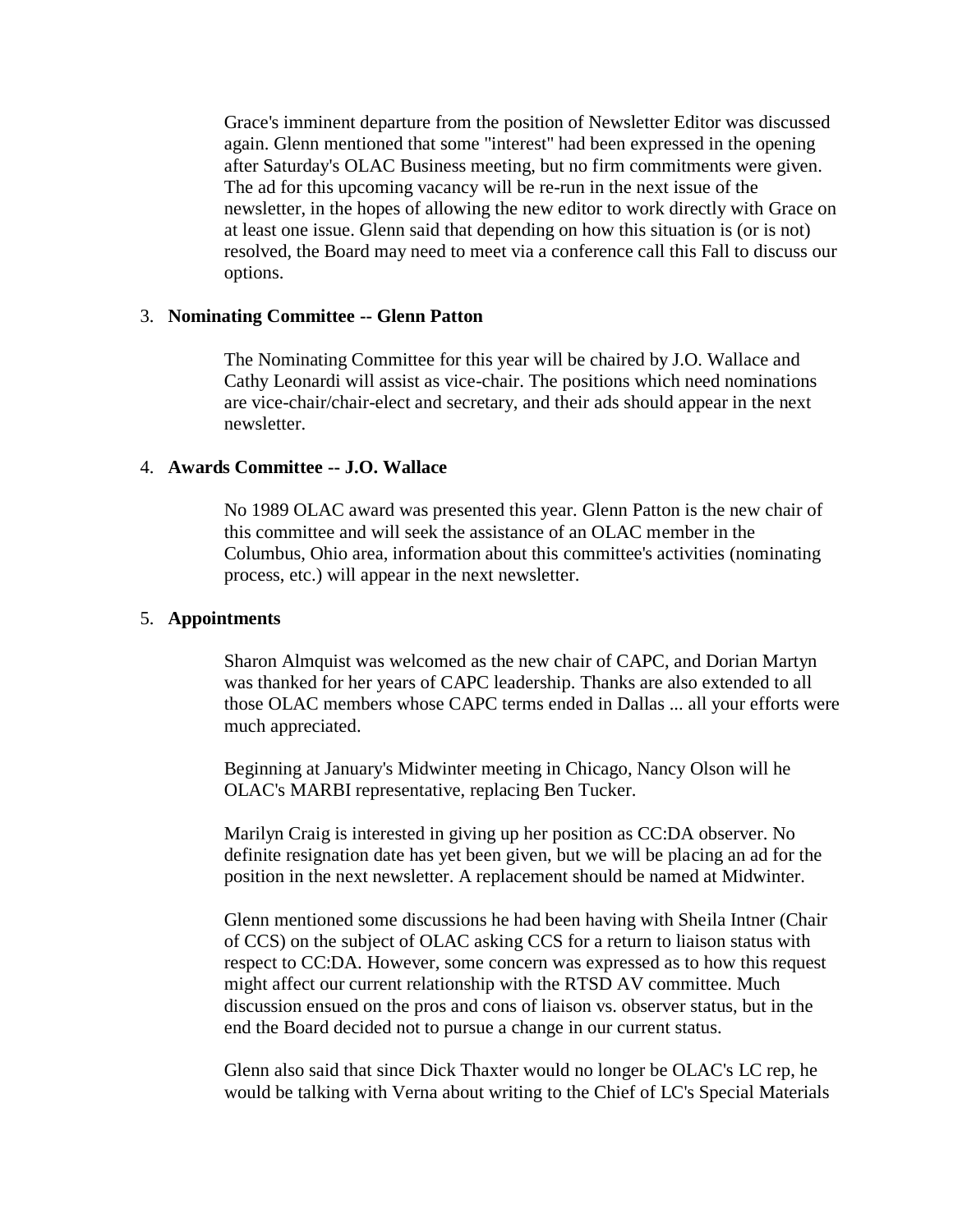Cataloging Division to communicate OLAC's desire to continue our solid relationship with LC.

OLAC received a letter from Mike Esman (RTSD AV) asking if OLAC would be interested in helping with the RTSD AV Chicago 1990 program on "minimallevel cataloging." We agreed to participate and Sharon Almquist was asked to select one of the new CAPC members to be our rep on this program.

#### 6. **1990 Conference -- Sheila Smyth**

Sheila reviewed the planning progress for the Rochester Conference. She gave us a lot of detail about the costs, facilities, etc. for two potential sites for the conference, and the Board asked Sheila to pursue the Holiday Inn as our first choice, and the Marriott as a back-up site. The subjects came up of how much to charge for the conference, US vs. Canadian dollars, etc., but we decided these issues could be discussed at a later date.

Sheila presented the workshop/session topics her Conference Committee had suggested and most were approved by the Board, including:

- Do catalogers catalog for other catalogers?
- Will we drive, or be driven, by technology?
- Cataloging of unpublished material
- Ways to use computers to streamline cataloging
- Cataloging of computer software
- Cataloging of CD's and music videos (Eastman School of Music)

The conference theme will be "Technology: Master or slave?". Sheila suggested that more time be devoted to the workshops, and less to tours. She also reported that a computer program will be designed to assign workshop sessions on a first come, first serve basis. We are also investigating the costs involved in taping each of the workshops and the major speeches. The Conference Planning Committee will meet again in the Fall and update the Board on its activities at Midwinter.

#### 7. **Officers handbook**

Cathy Leonardi is compiling job descriptions for OLAC Board members so that an "Officer's Handbook" can be issued. This handbook will detail the specific duties of our offices to help clarify these responsibilities for both current and "new" Board members. Each officer should prepare an outline of their duties and send them to Cathy prior to Midwinter..

#### 8. **New business**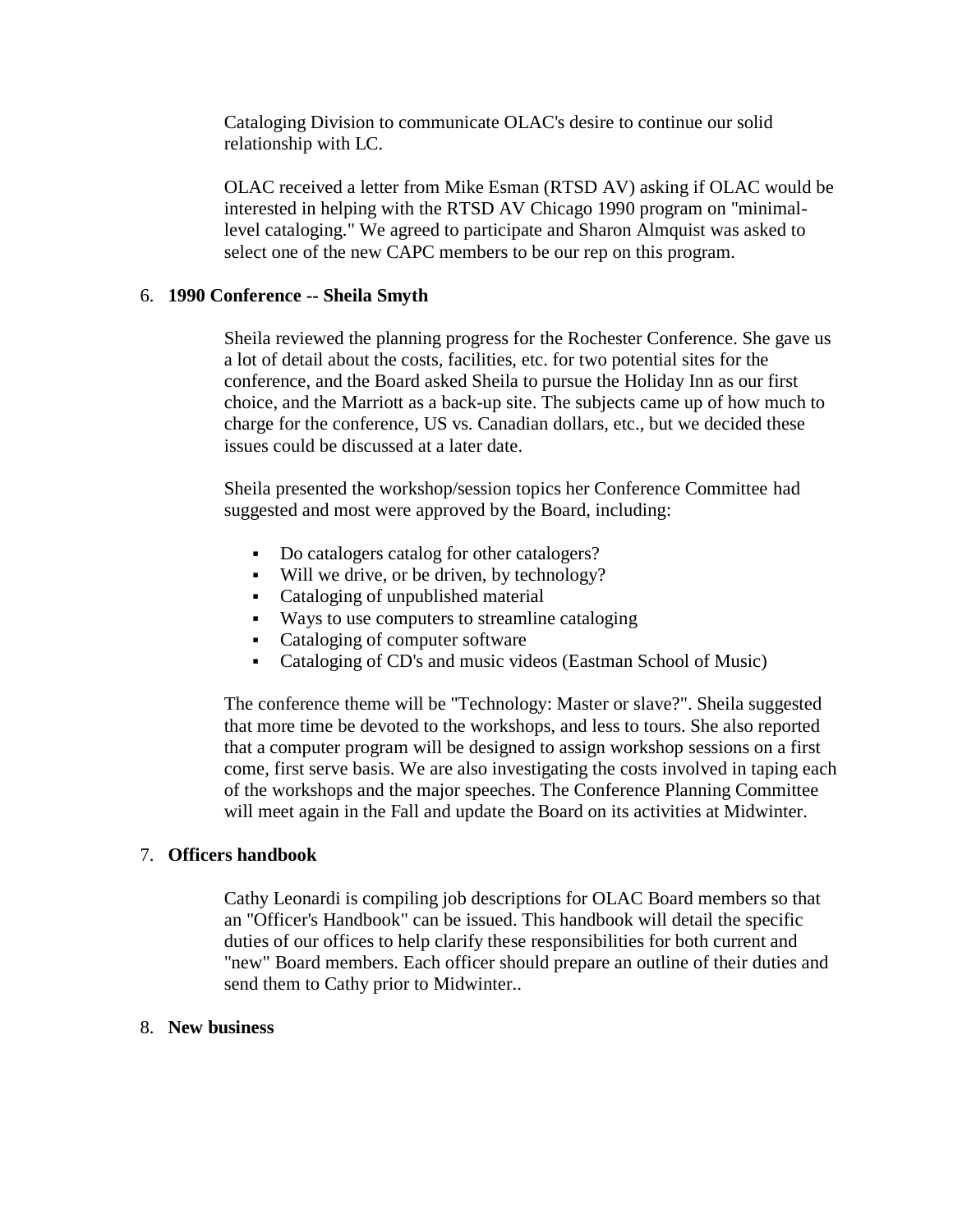Glenn reminded us that Summer 1990 is OLAC's 10th anniversary and suggested that we consider holding a reception in Chicago to mark this event. We decided to work on the details of this "event" at Midwinter.

The meeting was adjourned at 10:20 PM. Respectfully submitted, Ellen Hines, Secretary

# **MINUTES OLAC BUSINESS MEETING June 24, 1989 Dallas, Texas**

The meeting was called to order at 8:05 PM by Glenn Patton, who introduced the Board members (Grace Agnew, Ellen Hines, and Cathy Leonardi.) Then, the minutes of the midwinter business meeting were approved.

#### 1. **Treasurer's report -- Catherine Leonardi**

Cathy announced that as of June 1, 1989, OLAC membership stood at 631. The bank accounts currently have \$4,475.97 in checking and \$6,000 in the CD (at 8.8% interest, maturing November 29, 1989).

Cathy feels that OLAC's increased membership is due in part to interest generated by last fall's Conference. Cathy's financial summary estimates that, contrary to initial concerns, OLAC will end up with a \$365 profit from the California Conference.

#### 2. **Newsletter report -- Grace Agnew**

The upcoming newsletter deadline is July 28, 1989.

Grace discussed her upcoming resignation (effective after the December 1989 issue) and encouraged any interested people to apply for the position. Ideally, someone appointed soon to this challenging position will be able to work directly with Grace for an issue, so the newsletter should be consulted for further details (the [vacancy announcement](http://ublib.buffalo.edu/libraries/units/cts/olac/newsletters/sept89.html#editor_needed) will be reissued in the September 1989 newsletter).

#### 3. **1990 Conference report -- Sheila Smyth**

Sheila gave us a progress report on the plans for OLAC's October 17-19, 1989 Conference in Rochester N.Y. A planning committee of librarians from the Rochester/Buffalo/Boston area has been hard at work lining up potential conference sites, reviewing topics for programs, preparing public relations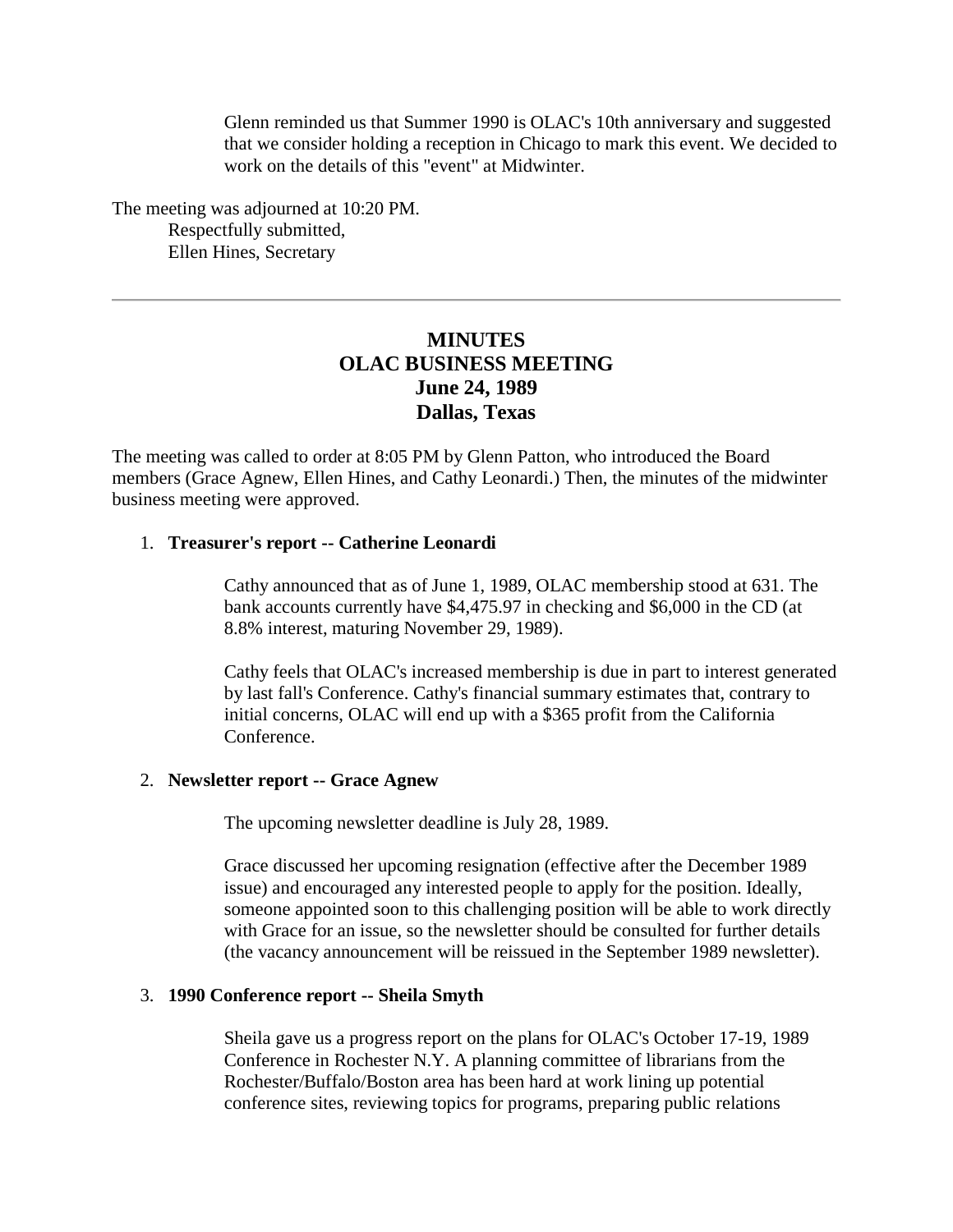strategies, and discussing possible tour sites. Sheila will be going over all these issues in more detail with the Executive Board on Sunday, June 25th.

#### 4. **CAPC report -- Dorian Martyn**

CAPC met Friday, June 23 and Dorian presented a summary of the meeting. For details, please see the CAPC minutes.

#### 5. **Liaison reports -- Glenn Patton (MARBI), Marilyn Craig (observer to CC:DA), Sheila Smyth (RTSD-AV), and Lowell Ashley (MOUG)**

Dick Thaxter has left the AV section at LC, and felt he should resign as our MARBI rep. Nancy Olson will assume the role in Chicago at Midwinter 1990, and Glenn Patton represented OLAC at this week's MARBI meetings.

Glenn reported on some format changes that were approved by MARBI (e.g.,"Type of machine" in Computer Files fixed fields is now obsolete; and in the AV media format, the  $=$ e relator terms for fields 1xx, 6xx, and 7xx are now repeatable). The MARC holdings format will be discussed in the upcoming Dallas MARBI meetings, and Glenn recommended the "Format integration" program scheduled for Tuesday, June 27th.

Marilyn Craig reported that CC:DA again discussed the issue of "multiple versions". A task force will be formed to define exactly what all the issues are (affects, ramifications, etc.) The JSC report consisted of a number of AV-related issues that were either tabled (the "activity card" question) or recommended for reworking and resubmitting (the =h gmd location question on items without a collective title).

Sheila Smyth discussed the RTSD-AV Subcommittee on Cataloging 1990 ALA program on "Minimal-level cataloging of audiovisual material" which OLAC is cosponsoring. (Earlier Mike Esman had briefly discussed this program and that Glenn Patton and Karen Homey would be among the speakers.) The new chair of the Producer/Distributors Library Relations Subcommittee of RTSD-AV is Bobby Ferguson, and Sheila reminded OLAC members to submit to her (or Bobby) any title discrepancies (using the form found in OLAC's March 1989 newsletter).

Lowell Ashley reviewed MOUG's March meeting in Cleveland. A reference task force is now working with OCLC on developing CD-ROM products for music. Presentations during the meeting focused on automated authority work, from designing systems to making the transition from manual to automated systems.

#### 6. **Utility reports -- Ed Glazier (RLG), Barbara DeCoster (WLN), Glenn Patton (OCLC)**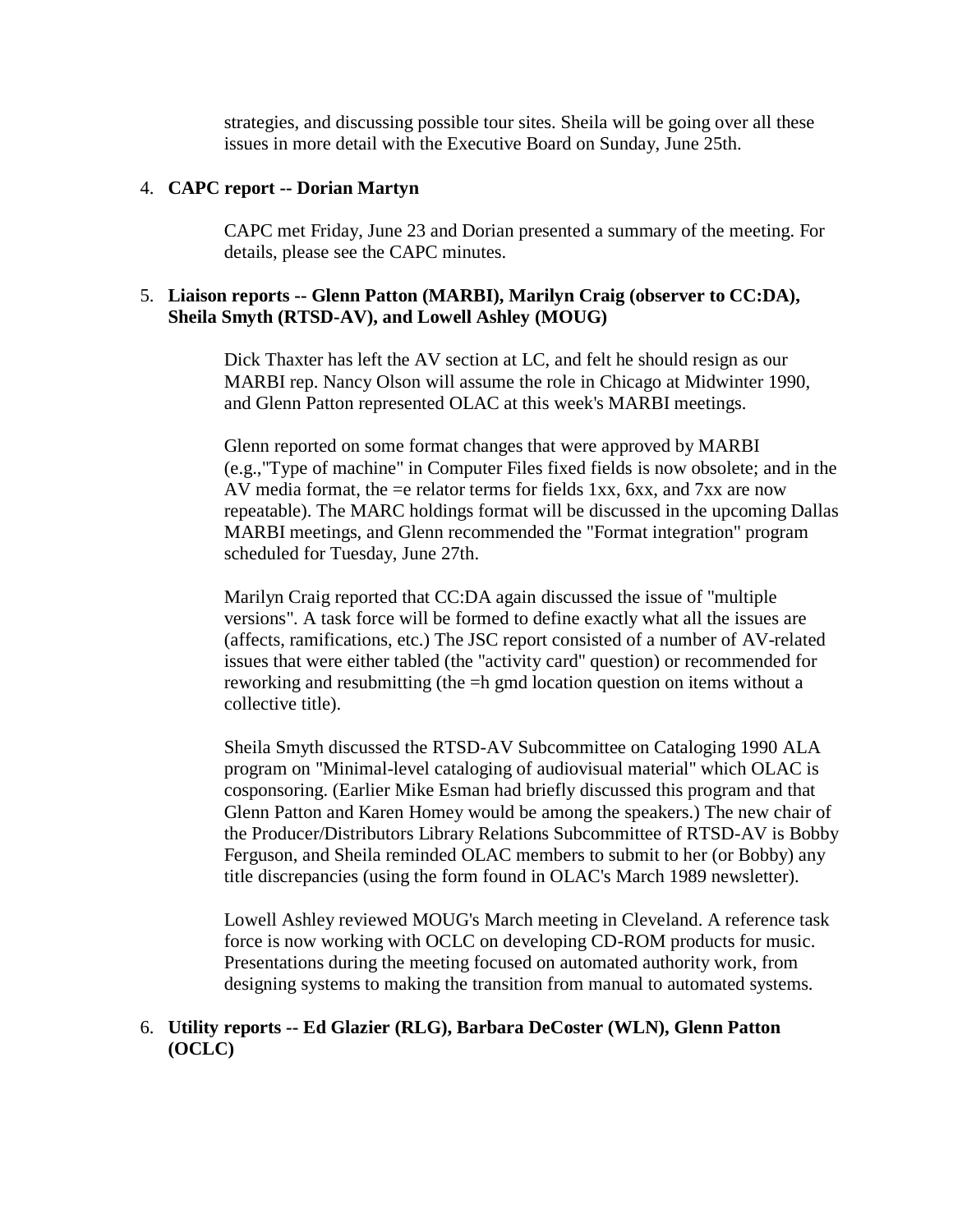Ed Glazier reported that RLG issued a major change in their user documentation, the "RLIN supplement to USMARC." Also, they are working on their specifications for mounting the "Art and architecture thesaurus" as an additional authority file, alongside the LC name and subject authority files. RLG is also about to publish a collection of case histories surrounding MRDF handling (including servicing, educational programs, and cataloging issues). This publication will be available for purchase from RLG. Ed also mentioned that individual users will now be able to search RLIN without being members of RLG.

Barbara DeCoster said that WLN is currently searching for an "interim director." Glenn reported that the OCLC changes to the first update of USMARC were installed three weeks ago. New revision pages for the "Bibliographic input standards" should follow these changes. The first phase of OCLC's subject heading correction program (changing typos, obsolete subdivisions, etc.) is finished, and the next phase in being prepared.

CAT CD450 is now on the market and version 1.1 is about to be released. The EPIC service (reference-based searching system) is in field testing now with 4 million records from the online union catalog. OCLC's New Online System will be delayed somewhat due to a management decision to replace their current telecommunications network prior to implementation of the New System. Thus, rollout to users will not begin until mid-1990, at the earliest.

#### 7. **New business**

Glenn asked if anyone wished to report on any local project related to av cataloging. John Attig reported on the cataloging of local machine-readable data files at Penn State's Computer Center.

The meeting adjourned at 9:55 PM. Respectfully submitted, Ellen Hines, Secretary

# **RTSD-AV LIAISON'S REPORT OF OLAC ALA ANNUAL CONFERENCE JUNE, 1989- DALLAS, TX**

"Minimal Level Cataloging of Audiovisual Materials" will be the two-hour program at the 1990 ALA Annual Conference in Chicago. OLAC will be a co-sponsor.

The Microcomputer software program will be published in *Technical Services Quarterly* in early 1990.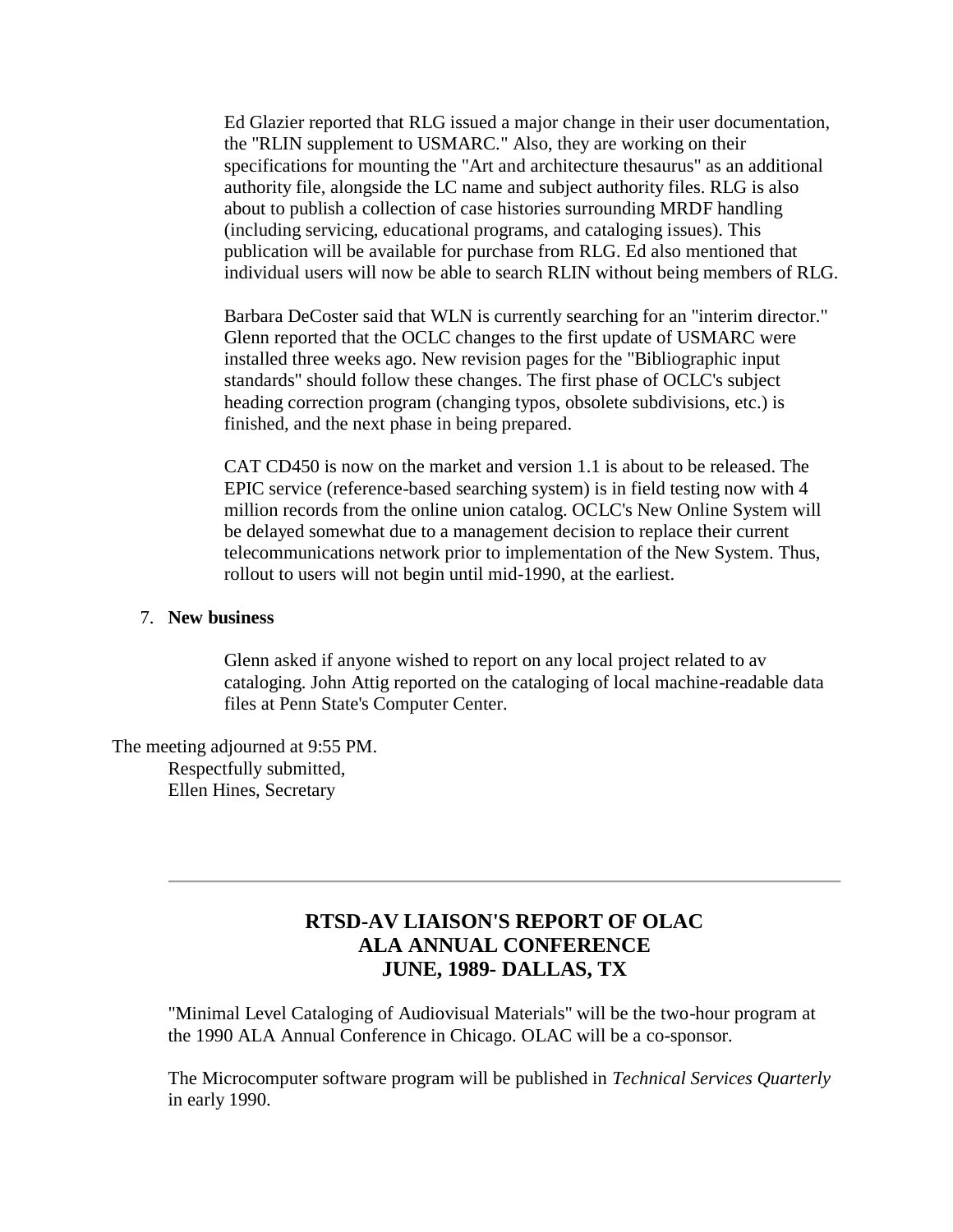Producers/Distributors Library Relations Subcommittee report:

Bobby Ferguson is the new chair of this Subcommittee. Another 1,000 copies of its brochure, "Happiness is Having One Title" have been reprinted. Karen Driessen has sent letters to the British Library Association, the Australian Library Association, and the National Film Board of Canada explaining the mission of RTSD-AV's Publisher/Distributor Library Relations Subcommittee. This Subcommittee continues to welcome examples of title discrepancies within one software format.

Cataloging Subcommittee report:

The Subcommittee of Cataloging reviewed its new mission statement. Discussion focused on the continuation of this group. The Subcommittee decided to disband. Ad hoc subcommittees will be established as needed to deal with specific issues. Submitted by Sheila Smyth

OLAC Liaison to RTSD-AV

# **MUSIC LIBRARIANSHIP submitted by Bobbie DeCoster**

# **MUSIC LIBRARY ASSOCIATION 59TH ANNUAL CONFERENCE**

The Music Library Association will hold its 59th Annual Conference on February 20-24, 1990 at the Holiday Inn Broadway in Tuscon, Arizona. A preconference workshop, "Space Utilization in the Music Library: Creation, Renovation, Reorganization," will be held February 20-21. Sessions during the conference, February 21-24, include: bibliographic instruction revisited; Southwest Native American music; preservation of sound recordings; antiquarian music collection; and music therapy and other medical aspects of the performing arts. For more information, contact:

Martin A. Silver Music Library University of California Santa Barbara, CA 93106 (805) 961-3609

# **MLA 1988 PUBLICATIONS AWARDS**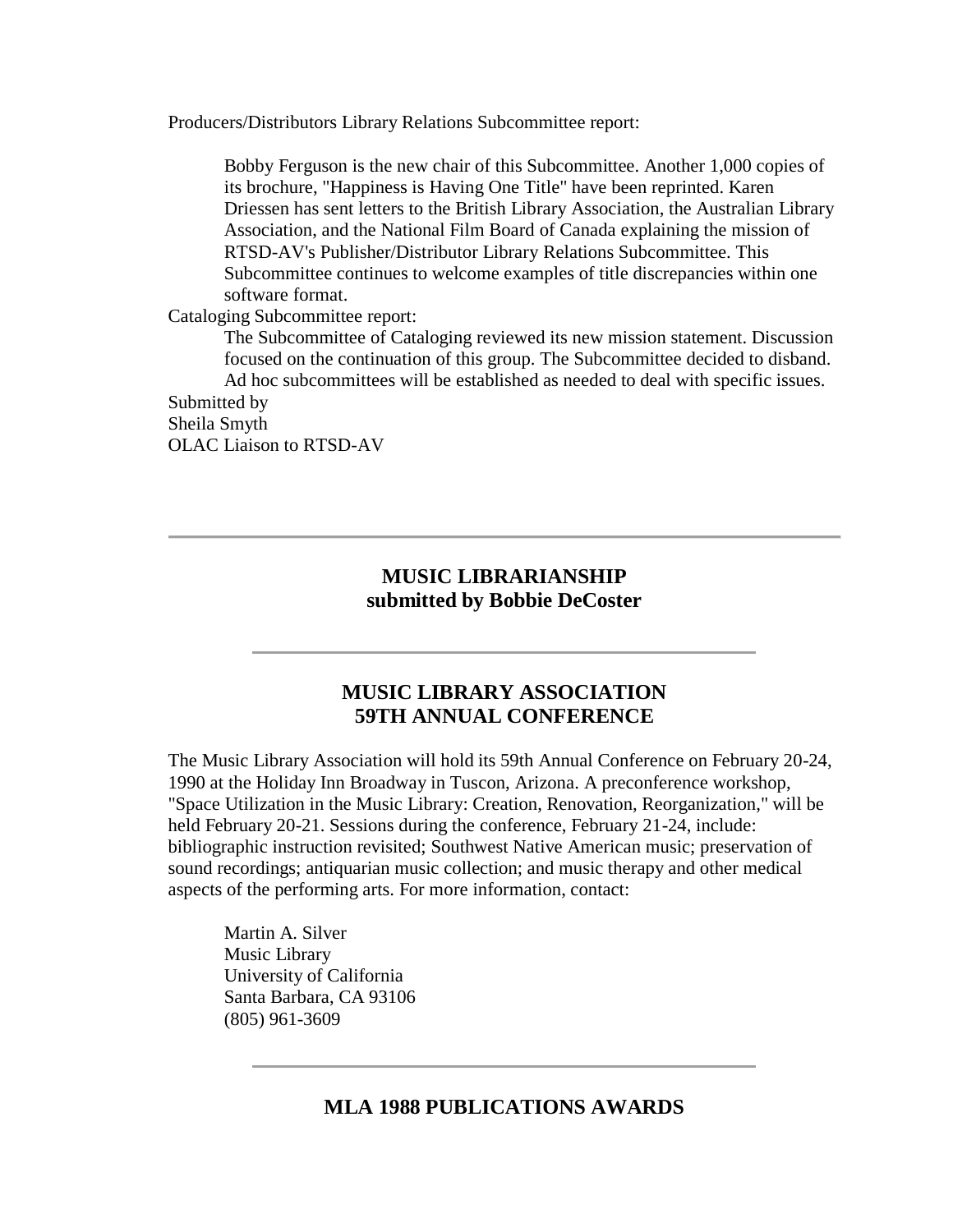The Music Library Association is now inviting nominations for awards for 1988 publications in the fields of music and music bibliography. One prize will be awarded in each of three categories:

- The Vincent H. Duckles Award for the best book-length bibliography or other research tool in music, published in 1988.
- Award for the best article-length bibliography or article on music librarianship appearing in 1988.
- Award for the best review of a book or music score appearing in the 1985 issues of *Notes.*

Nominations should be sent by November 15, 1989 to:

Thomas Heck Chair, MLA Publications Awards Committee Ohio State University Music Library Sullivant Hall 1813 North High Street Columbus,OH 43210-1307

# **MLA SEEKS NOMINATIONS FOR FIFTH WALTER GERBOTH AWARD**

The Music Library Association is soliciting applications for the fifth annual Walter Gerboth Award, established in memory of the esteemed member of the Association, professor of music at Brooklyn College, and former head of the music library there.

The Award is given to a member of the Music Library Association who is in the first five years of his or her library career, and who is seeking assistance for a research project in progress in music librarianship or music bibliography. It is desirable that the research lead to publication.

An application should be accompanied by two letters of support, one for the person and one for the project, and should include vita as well as names of further references. The application should describe the project and its significance and show the total budget, specifying the amount requested from the Association (up to \$1,000), sources of other funds, if any, and the purpose of the fund requested. No funds will be awarded for capital purchases.

Applications should be submitted by **NOVEMBER 15, 1989** to:

Gerboth Award C/O Linda Solow Blotner Allen Memorial Library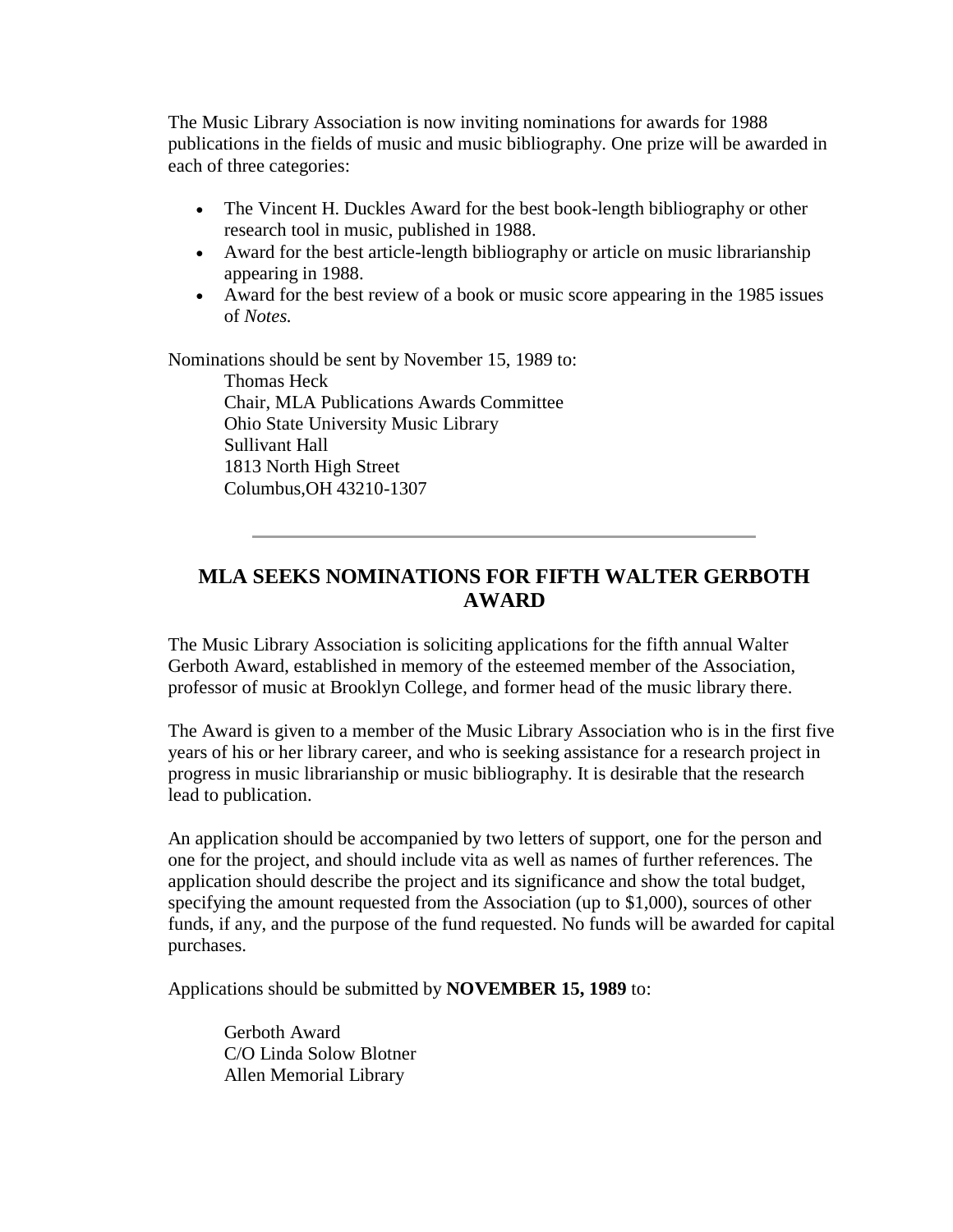University of Hartford West Hartford, CT 06117

### **BOOKS OF INTEREST**

Holzberlein, Deanne. *Cataloging Sound Recordings: a Manual with Examples*. New York: Haworth Press, 1988. 300 p. (Monographic supplement #1 to *Cataloging and Classification Quarterly* ISSN 0898-008X) \$22.95 ISBN: 0-8865-679-09.

This book is intended to assist the cataloger who knows *AACR2* but has little experience in cataloging sound recordings. Holzberlein, who leaches library science at Northern Illinois University, has created a book which can be used to create adequate cataloging for most non-archival collections.

Topics are grouped in the order a cataloger would follow: uniform titles are discussed next to the chapter on classical music, etc. Illustrations, one of the monograph's best features, are photographs of recording labels, with the resulting catalog cards. There are also frequent references to *AACR2* rules and LC rule interpretations.

This reviewer has several caveats, However. The book is not formatted for use as a manual, e.g. there are no running titles of other ways to distinguish between chapters. The footnotes, which refer to rule numbers, are difficult to locate. The glossary is a catch-all for left-over guidelines, comments and quotes. The overall editing is poor, e.g. "extant" for "extent" on p. 161. The author also seems to misunderstand some underlying principles, such as when she states that the motivation for full archival cataloging is the need to replace the item when lost or damaged. How does this apply to rare or unique items?

In Chapter 1, in the discussion about publisher's address, footnote 25 refers to nonexistent *AACR2* rule 6.4C7. It is evident that rule 1.4C7 is intended, and the word "optional," which occurs in the LCRI and, subsequently, in *AACR2Rev.* has been omitted.

To be a truly useful tool, this book needs some more work, especially needs additional editing.

Reviewed by Frederica Kushner Motion Picture, Broadcasting and Recorded Sound Division, Library of Congress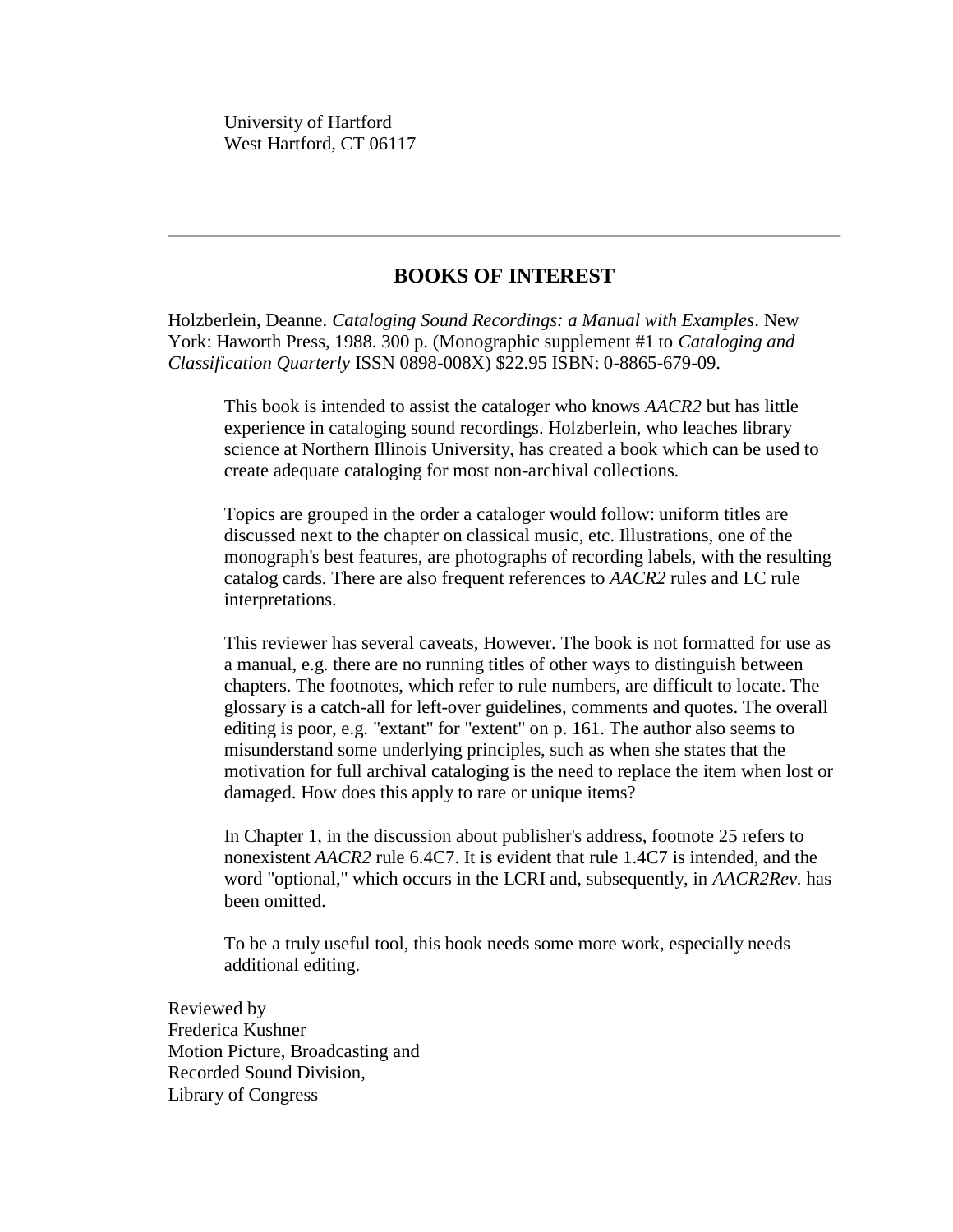# **QUESTIONS AND ANSWERS Verna Urbanski**

**QUESTION:** We are cataloging a set of six sound cassettes. The container and each cassette has the same main title, but the container has a descriptive subtitle that we would like to use in the title area of the description. Is that ok?

**ANSWER:** *AACR2* rule 6.0B1 describes the chief source of information for recorded sound as being the cassette and its label. Use the title as found on the cassette for the main title. In this case the container does not fulfill the requirements of the third paragraph of 6.0B1, that is, it does not furnish a collective title when "the parts themselves and their labels do not." It merely furnishes a good descriptive subtitle. Add a subtitle note to the cataloging and trace the subtitle if it seems useful. --- VU

**QUESTION:** My institution is videotaping old government films and putting four of these old films on one tape. How should I catalog them and how do I do the 300 description?

**ANSWER:** Follow 7.1G and catalog based on whether or not your agency wants direct information about each of the titles. Unless there is a secret coordinated plan to have all the films on a video be on one topic, it is probably best to analyze each title with full cataloging and a "with" note (7.7B21) linking all the titles to the first. Since it is a locally reproduced item that is being cataloged, follow the [guidelines in v.3, no.2](http://ublib.buffalo.edu/libraries/units/cts/olac/newsletters/june83.html#oclc) of the *NEWSLETTER*. For those lacking that issue:

Transcribe the title, statement of responsibility and publication area for the original. Use the gmd ''videorecording." Code the country of producer for the original. The date type should be "p" with date 1 containing the date of the copy and date 2 the original date. Code all other fixed field elements and the 007 for the videorecording; Give the physical description of the videorecording. In this case the physical description on each analytic will need to indicate that it is on a carrier with other items. 7.5B3 does not cover your situation exactly, but it should be clear if you say "on 1 videocassette" and follow it with the playing time of the segment being cataloged. Also, add a note to the cataloging indicating the original format: "Originally issued as a 16 mm. motion picture.'' --- VU

**QUESTION:** We are cataloging quite a few computer programs. Some of them come to us after they have been installed on a hard disk in our Microcomputing Resource Center. In some cases the original floppies are stored at the Center as backups and we just get the packages without the disks. Sometimes the manuals are a different version than the software they are serving. So far we have used a note reading: Program may be installed on hard disk drive. Is there another idea of what to do with these?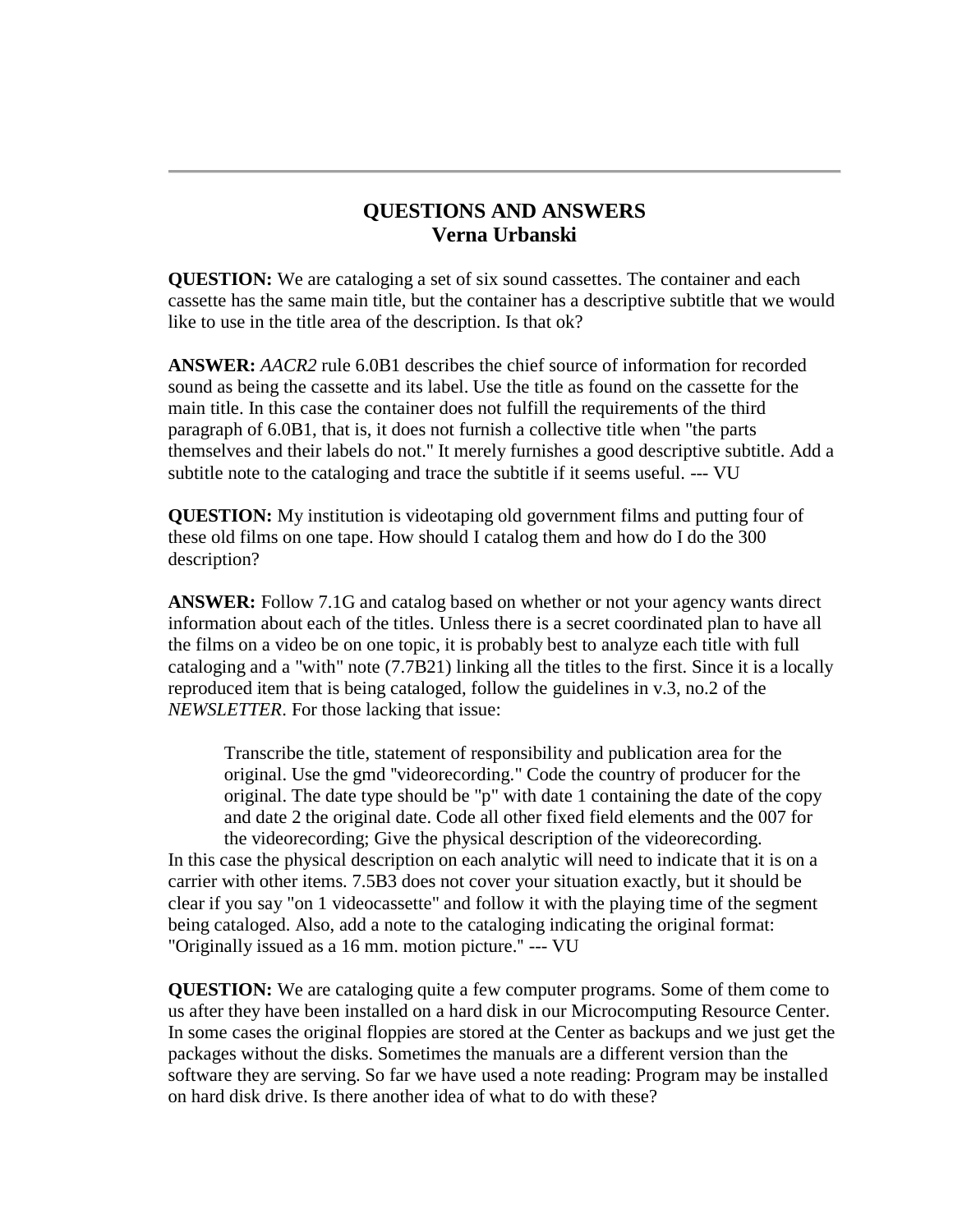**ANSWER:** I am not entirely sure who the audience is for the note you suggest. If you want to convey the fact that it was installed on a hard disk perhaps the note could say: This program has been installed on a hard disk at the Microcomputing Resources Center. When the manual version differs from the version of the software being cataloged make a note to that affect (9.7B7). --- VU

**QUESTION:** We subscribe to a videomagazine. It is issued in two forms. The main title is issued bi-weekly 24 times a year. Our subscription comes out 10 times a year and is intended to be used in the classroom to provide a stimulus for learning French. What we get really is one of the two videos issued per month. Can these be cataloged on the same record or is a separate record needed? The publisher's catalog refers to our product as a classroom edition.

**ANSWER:** Each should have a separate bibliographic record. A bracketed edition statement [Classroom ed.] may help identify the difference. Use a note that the edition statement is taken from publisher's information. [See OCLC #18219778 and #18758558 for the real life results.] --- VU

**QUESTION:** I was puzzled by Appendix 1 in the draft revision of chapter 9, "Draft Revision of Rule on Accompanying Material." The choice seems to be: a) use the name of the accompanying material, i.e., "teacher's notes," "atlas," or "maps" without arabic numerals, or, b) use the specific material designation with arabic numerals. Neither way serves the school libraries for which I catalog. "Booklet" without specifying the number isn't precise enough and "3 v." without indicating the nature of the accompanying volumes doesn't work either.

**ANSWER:** The problem with the draft revision's rule for accompanying material was one of my own concerns during the last round of negotiations on the new revisions for *AACR2* among members of the Joint Steering Committee. In *AACR2R* the text is been reformulated so that there is really no change from *AACR2* practice, except for making a greater effort to use numbers before the term. The example "teacher's notes" is rephrased to show this new emphasis: "1 set of teacher's notes." As far as the term itself, there is no change: you continue to use whatever is appropriate, which may be either the formal specific material designation or an informal term (often they are the same). --- Ben Tucker (LC)

The provisions for accompanying materials are clear and more useable in *AACR2R* than they were in *AACR2*. The examples at 1.5E and XX.5E in other chapters are a big help. Notice that 1.5E doesn't Provide an example of a generic term (1 booklet) used in combination with a full physical description (23 p.; 16 cm.). Chapters 6 and 10 do have such examples, so don't assume that you must say 1 v. in order to use the fuller physical description of accompanying material. Only chapter 4 lacks a provision for accompanying material. --- VU

**QUESTION:** We are cataloging museum posters. The kind that are used to advertise an exhibit or a special segment of a collection. My main concerns are: 1) whether to enter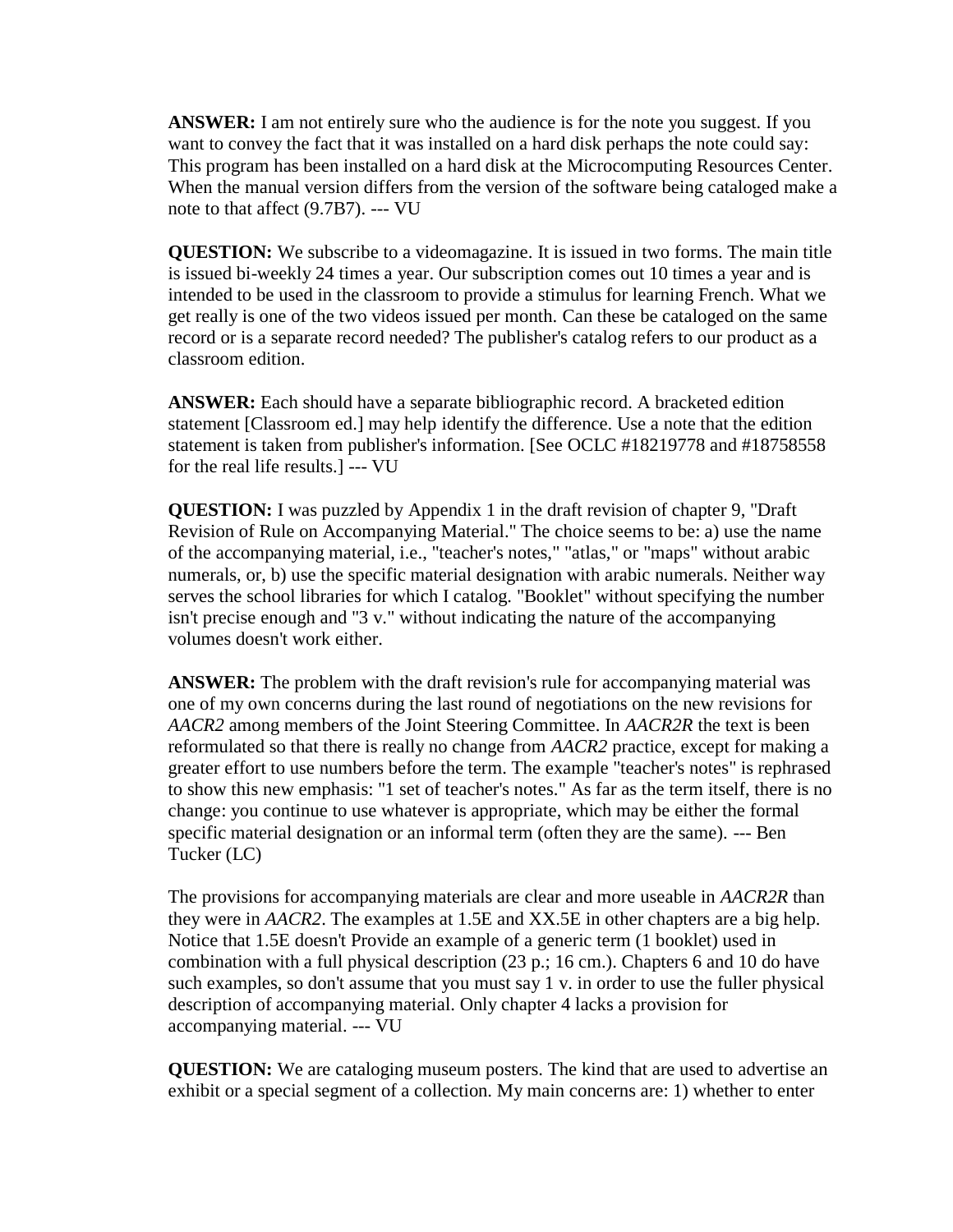the work under the museum or the artist; 2) what to use for a title, the name of the museum department or exhibit, or actual title of the work being reproduced; 3) how to do the size of the poster, as the total poster, border to border; or just the size of the reproduction used on the poster.

#### **ANSWER:**

1) I don't find a clear justification for main entry under the museum. I would enter it under title of the poster with an added entry for the museum. The poster does "emanate from" the museum in the sense that it is describing an event sponsored by the museum, but it doesn't deal with the administrative nature of the corporate body (as in 21.1B2 type a, i.e., it is not a catalogue nor an inventory) nor does it **report** the collective activity ... of an event (e.g., an exhibition, fair, festival) (21.1B2 type d). Since it is the poster featuring a reproduction of a work of art that you are cataloging and not the reproduction itself, 21.16B and its provision for entry under artist does not apply.

2) The title used would be the name of the exhibit. For posters which are publicity posters for the museum and have only the museum's name for a title, use that name as the title of the poster. For extensive poster collections it may be useful to provide a title or subtitle to differentiate one publicity poster from another.

3) Give the size of the entire poster. Rule 8.5D4 just says to give the size minus a frame or mount. If you would like to include the size of the reproduction, include it in a note. --- VU with Ben Tucker (LC)

**QUESTION:** We have a set of posters each of which is an enlargement of an actual page from a children's book. The set of posters gives the entire book including the title page. Should this be cataloged as a book or as a visual material?

**ANSWER:** Catalog these as a set posters. This material was probably produced to be used as a visual aid in the classroom, or, if it is finely illustrated, perhaps it is a collectible for a popular author. I seriously doubt that it was intended to be used as a book. --- VU

**QUESTION:** I am having trouble with the 007 for nonprojected graphics in the visual materials format. For us non-artists please distinguish between bristol board, cardboard, illustration board, hardboard and paper.

**ANSWER:** I would only code for these if I could identify each clearly. If I had a doubt I'd code \$e "u". For \$f, I'd leave it out unless coding for an archival collection. --- VU

**QUESTION:** How do you code the \$e subfield of the 007 for projected graphics for transparencies? Are they safety film? Non-safety film or plastic?

ANSWER: Code \$e "e" - synthetics. Most commercially issued transparencies have synthetic primary support material. --- Jay Weitz, OCLC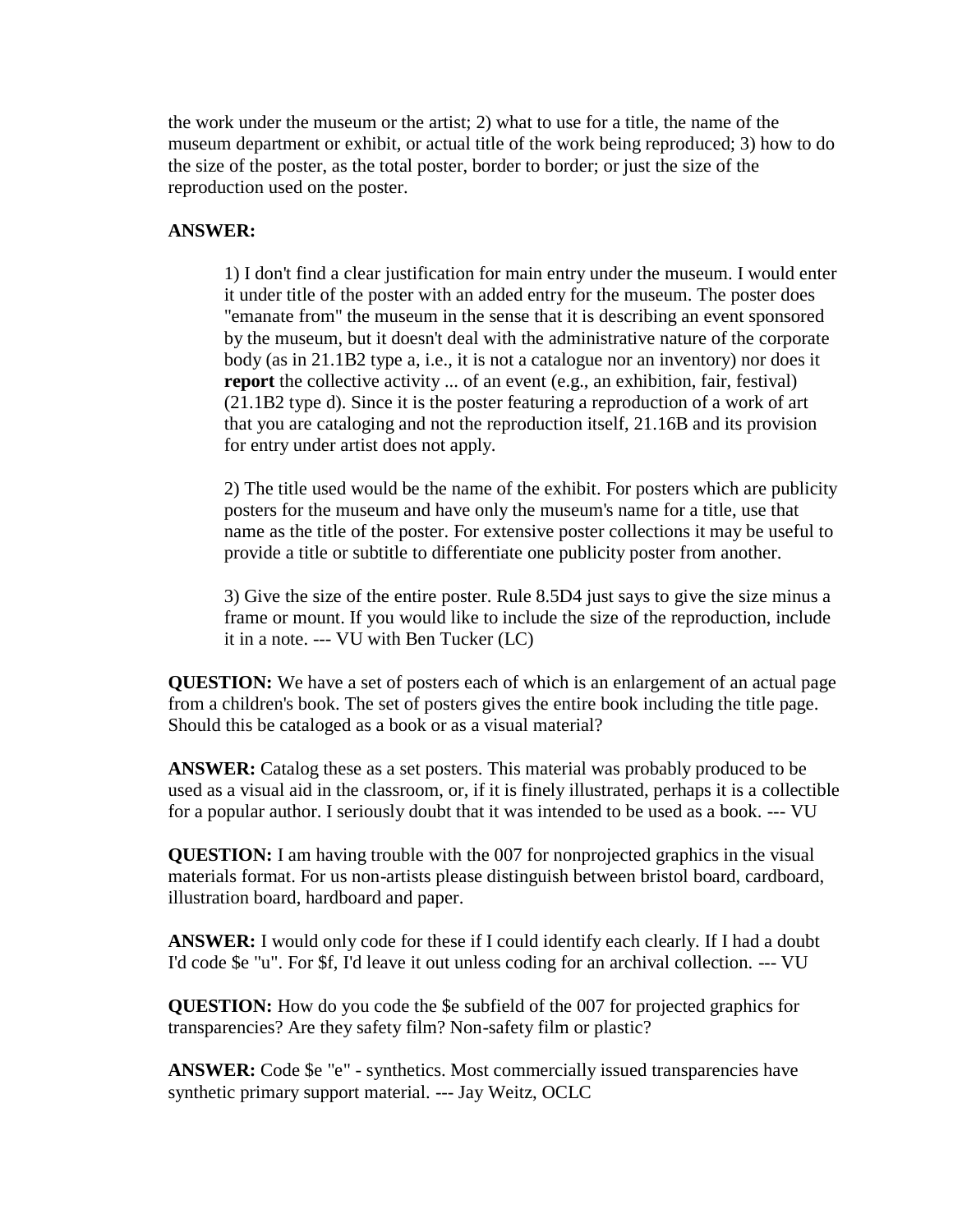### **MEMBERSHIP APPLICATION FORM**

#### TO APPLY FOR MEMBERSHIP IN OLAC OR TO RENEW YOUR MEMBERSHIP, XEROX THE FORM BELOW AND SEND IT TO THE OLAC TREASURER.

\* \* \* \* \* \* \* \* \* \* \* \* \* \* \* \* \* \* \* \* \* \* \* \* \* \* \* \* \* \* \* \* \* \* \* \* \* \* \* \* \* \* \* \* \* \* \* \* \* \* \* \* \* \* \* \* \* \* \* \* \* \* \* \* \* \* \* \* \* \*

Membership in Online Audiovisual Catalogers is available for single or multiple years. The member year is from January 1 through December 31. Membership includes a subscription to *OLAC Newsletter*.

#### Membership rates:

| Institution       | Person            | Institution | Person  | Institution | Person |
|-------------------|-------------------|-------------|---------|-------------|--------|
| US<br>\$18.00     | \$7.00<br>\$36.00 | \$13.00     | \$13.00 | \$25.00     |        |
| Non-US<br>\$24.00 | \$9.00<br>\$42.00 | \$15.00     | \$17.00 | \$29.00     |        |

Please circle the amount above that you are enclosing: fill out the application below; make checks (in US funds only) payable to: ONLINE AUDIOVISUAL CATALOGERS and mail to:

> Catherine Leonardi OLAC Treasurer 3604 Suffolk Durham, NC 27707

\* \* \* \* \* \* \* \* \* \* \* \* \* \* \* \* \* \* \* \* \* \* \* \* \* \* \* \* \* \* \* \* \* \* \* \* \* \* \* \* \* \* \* \* \* \* \* \*

\* \* \* \* \* \* \* \* \* \* \* \* \* \* \* \* \* \* \* \* \* \*

DATE:

NAME:

JOB TITLE:

INSTITUTION: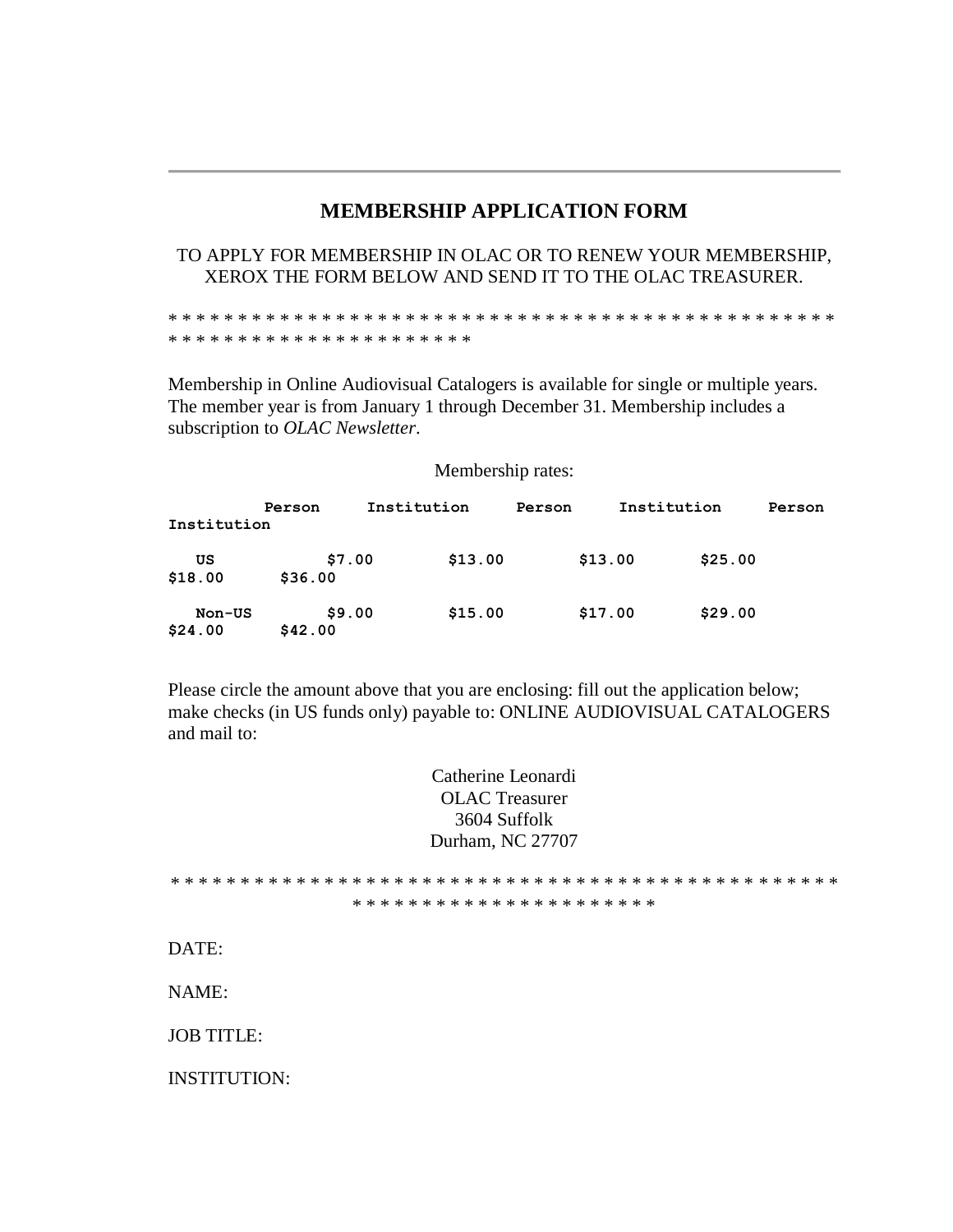#### INSTITUTION ADDRESS:

HOME ADDRESS: (optional)

Circle preferred address: HOME // INSTITUTION

AREAS OF INTEREST: (circle all that apply)

\_\_\_\_\_\_ AV Materials \_\_\_\_\_\_ Graphics  $\frac{Maps}{\sqrt{1-\frac{1}{n}}}$ \_\_\_\_\_\_ Computer Files \_\_\_\_\_\_ Sound Recordings  $3 - D$ UTILITY USED (circle): OCLC // RLIN // WLN // UTLAS // OTHER

LOCAL SYSTEM (specify):

ARE YOU INTERESTED IN SERVING ON AN OLAC COMMITTEE? \_\_\_\_\_ Yes  $\sim$  No ARE YOU INTERESTED IN PLANNING AN OLAC CONFERENCE? \_\_\_\_\_\_ Yes \_\_\_\_\_ No

CHECK HERE IF YOU DO NOT WANT YOUR NAME:

IN THE OLAC DIRECTORY \_\_\_\_\_ ON MAILING LISTS SOLD TO AV ORGS

### **The** *OLAC NEWSLETTER*

is a quarterly publication of Online Audiovisual Cataloger, Inc. appearing in March, June, September, and December.

Missing issues must be claimed no later than three months after the month of issue. Claiming deadlines are: June 30 (March issue); September 30 (June issue); December 31 (September issue); and March 31 (December issue.)

ISSN: 0739-1153

#### *OLAC Newsletter* **EDITORIAL STAFF**